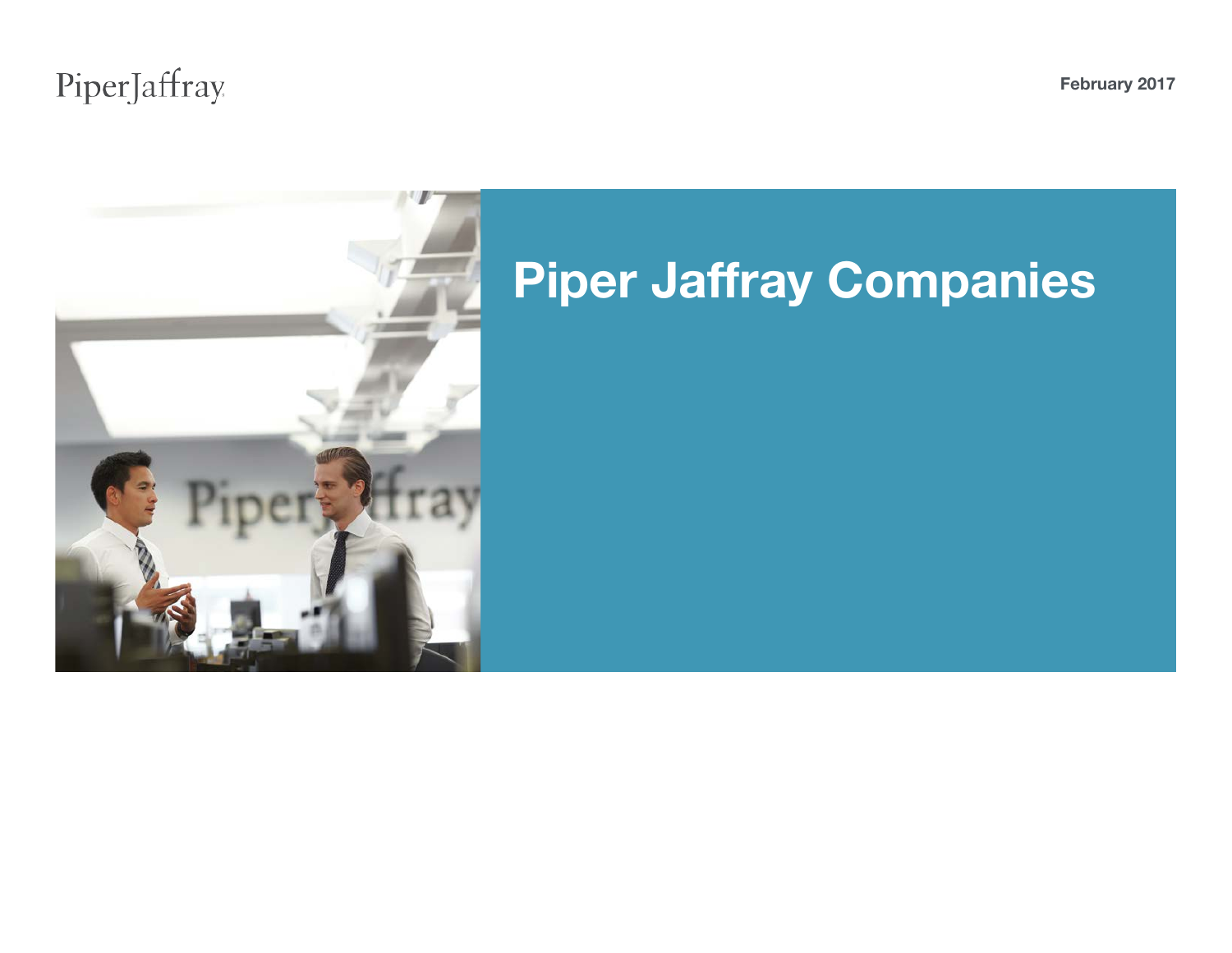### CAUTION REGARDING FORWARD-LOOKING STATEMENTS

*This presentation contains forward-looking statements. Statements that are not historical or current facts, including statements about beliefs and expectations, are forward-looking statements. Forward-looking statements involve inherent risks and uncertainties, and important factors could cause actual results to differ materially from those anticipated, including those factors identified in the document entitled "Risk Factors" in Part I, Item 1A of our Annual Report on Form 10-K for the year ended December 31, 2015 and updated in our subsequent reports filed with the SEC. These reports are*  available at our Web site at www.piperjaffray.com and at the SEC Web site at www.sec.gov. Forward-looking statements speak only as of the date they are *made, and Piper Jaffray undertakes no obligation to update them in light of new information or future events*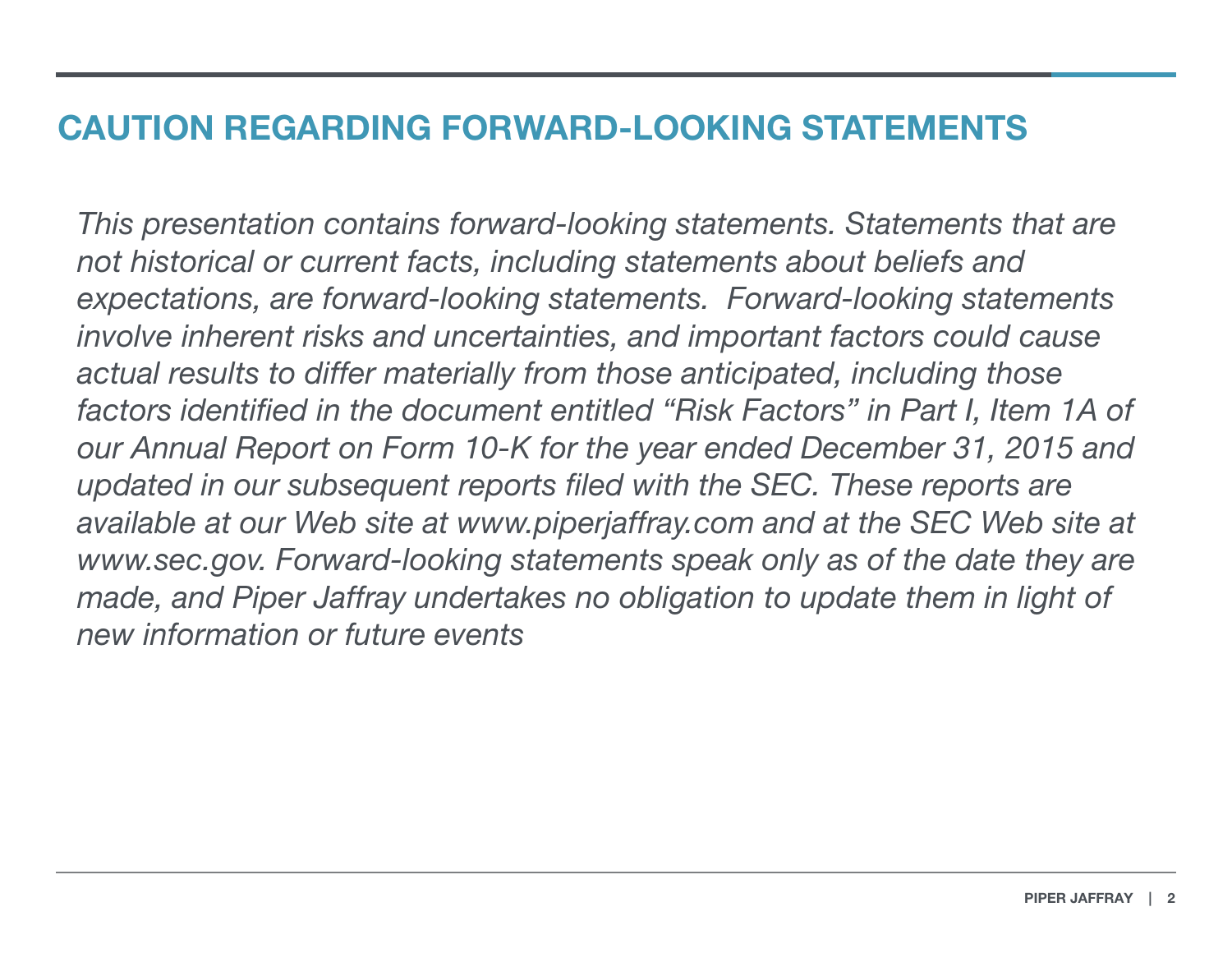Table of Contents

- I. Company Overview
- II. Investment Banking and Equities
- III. Public Finance and Fixed Income
- IV. Asset Management
- V. Financial Information Reconciliation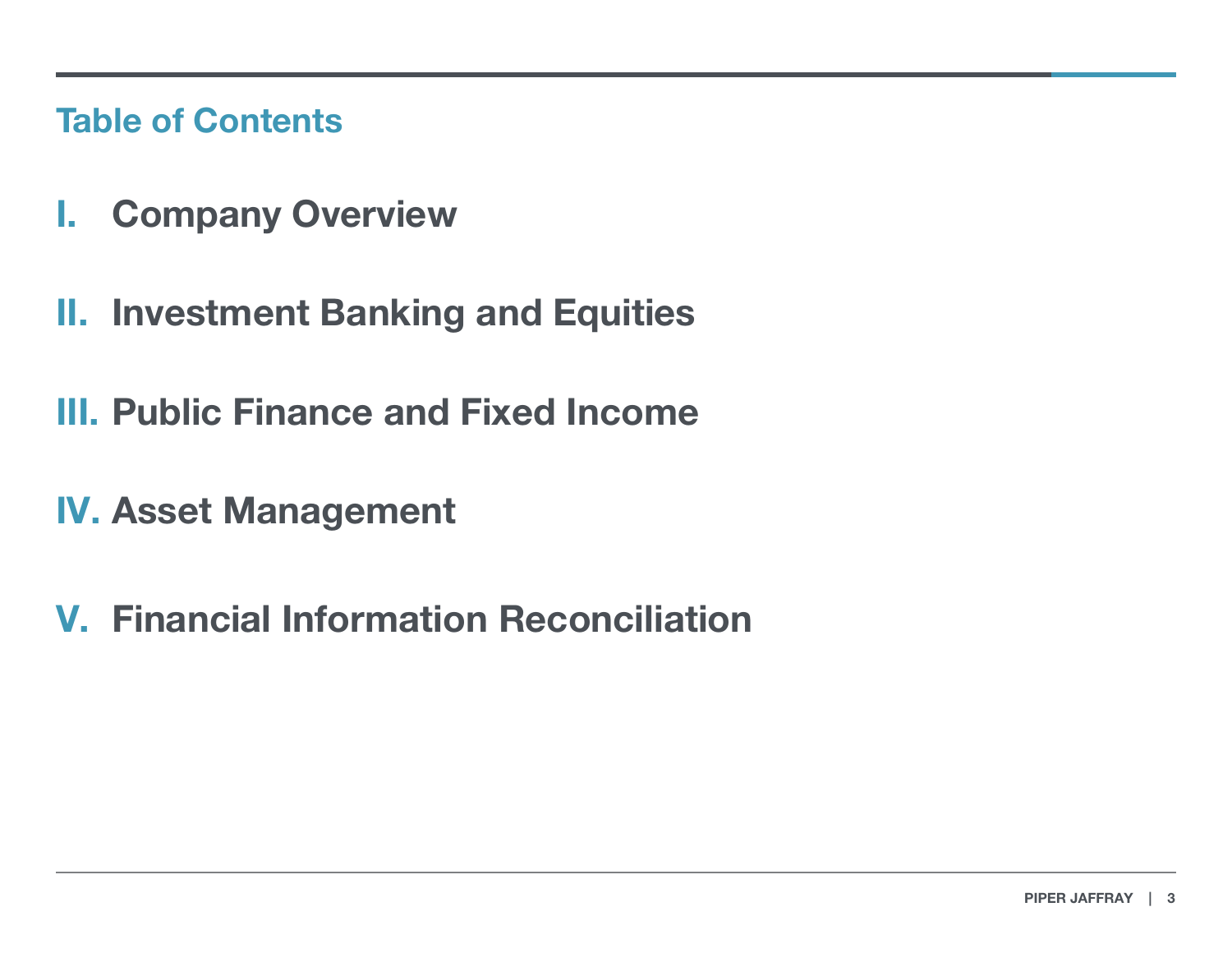# PiperJaffray

February 2017



# Section I Company Overview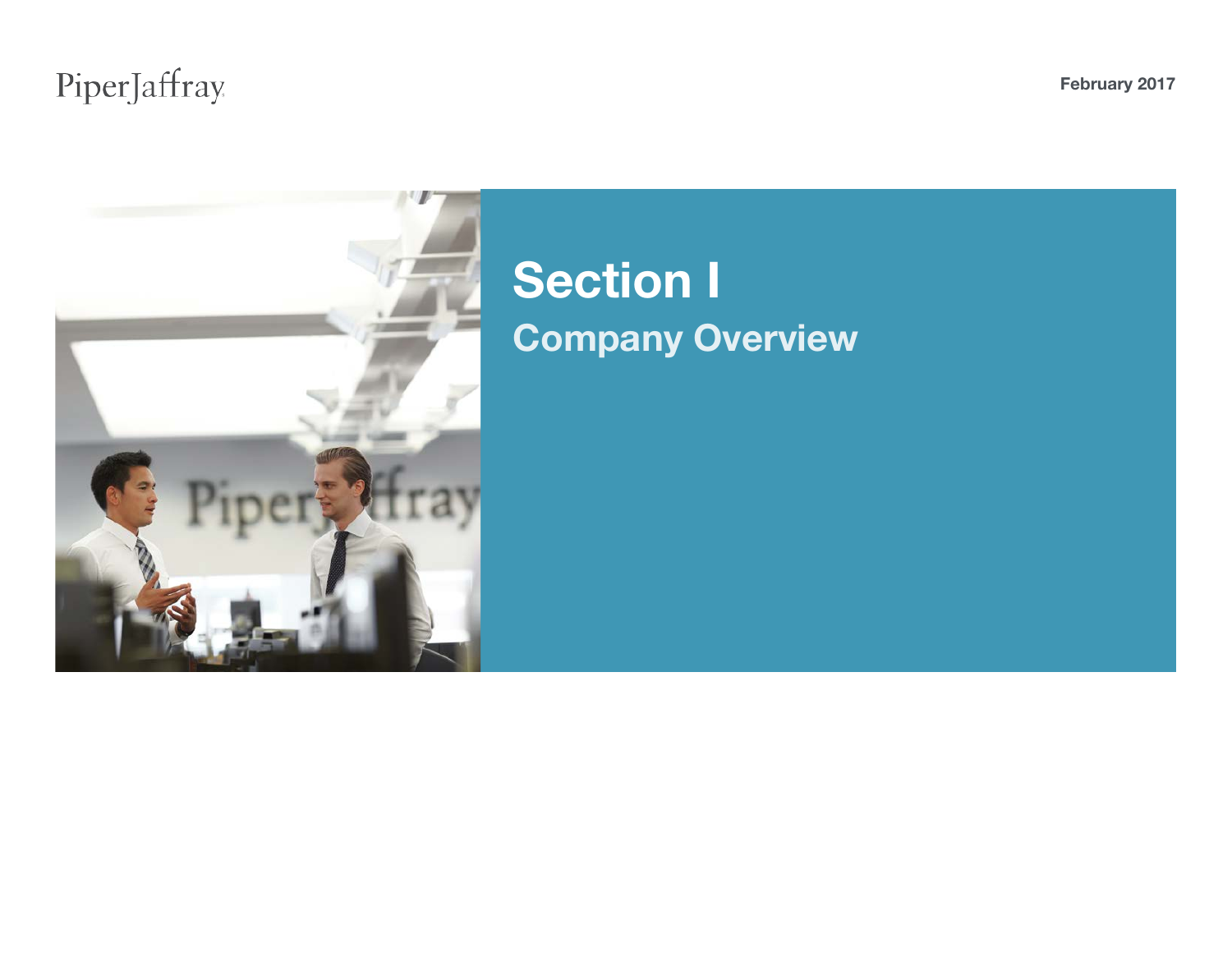### Our Firm

Realize the Power of Partnership<sup>®</sup>

Piper Jaffray is a leading investment bank and asset management firm

- Reputation for client-first approach and straightforward advice
- Deep expertise and market leadership in focus industry sectors
- Strategic advisory relationships and expert execution
- 120+ year track record of delivering results

#### INVESTMENT BANKING AND EQUITIES

#### Investment Banking

- M&A Advisory
- Capital Markets
- **Restructuring**
- Merchant Banking

#### **Equities**

- Institutional Sales & Trading
- Equity Research
- Technical Research

#### PUBLIC FINANCE AND FIXED INCOME SERVICES

- Public Finance
- Municipal Underwriting, Sales & **Trading**
- Taxable Sales & Trading
- Strategic Analytics

#### ASSET MANAGEMENT

- Domestic and International Equity
- Master Limited Partnerships
- Growth Equity

Information as of November 2016. Piper Jaffray Companies (NYSE: PJC) is a leading investment bank and asset management firm. Securities brokerage and investment banking services are offered in the U.S. through Piper Jaffra Europe through Piper Jaffray Ltd. and Simmons & Company International Limited, authorized and regulated by the U.K. Financial Conduct Authority; and in Hong Kong through Piper Jaffray Hong Kong Limited, authorized and regu Commission. Asset management products and services are offered through five separate investment advisory affiliates-U.S. Securities and Exchange Commission (SEC) registered Advisory Research, Inc.; Piper Jaffray Investment Partners LLC and Piper Jaffray & Co.; and Guernsey-based Parallel General Partners Limited, authorized and regulated by the Guernsey Financial Services Commission.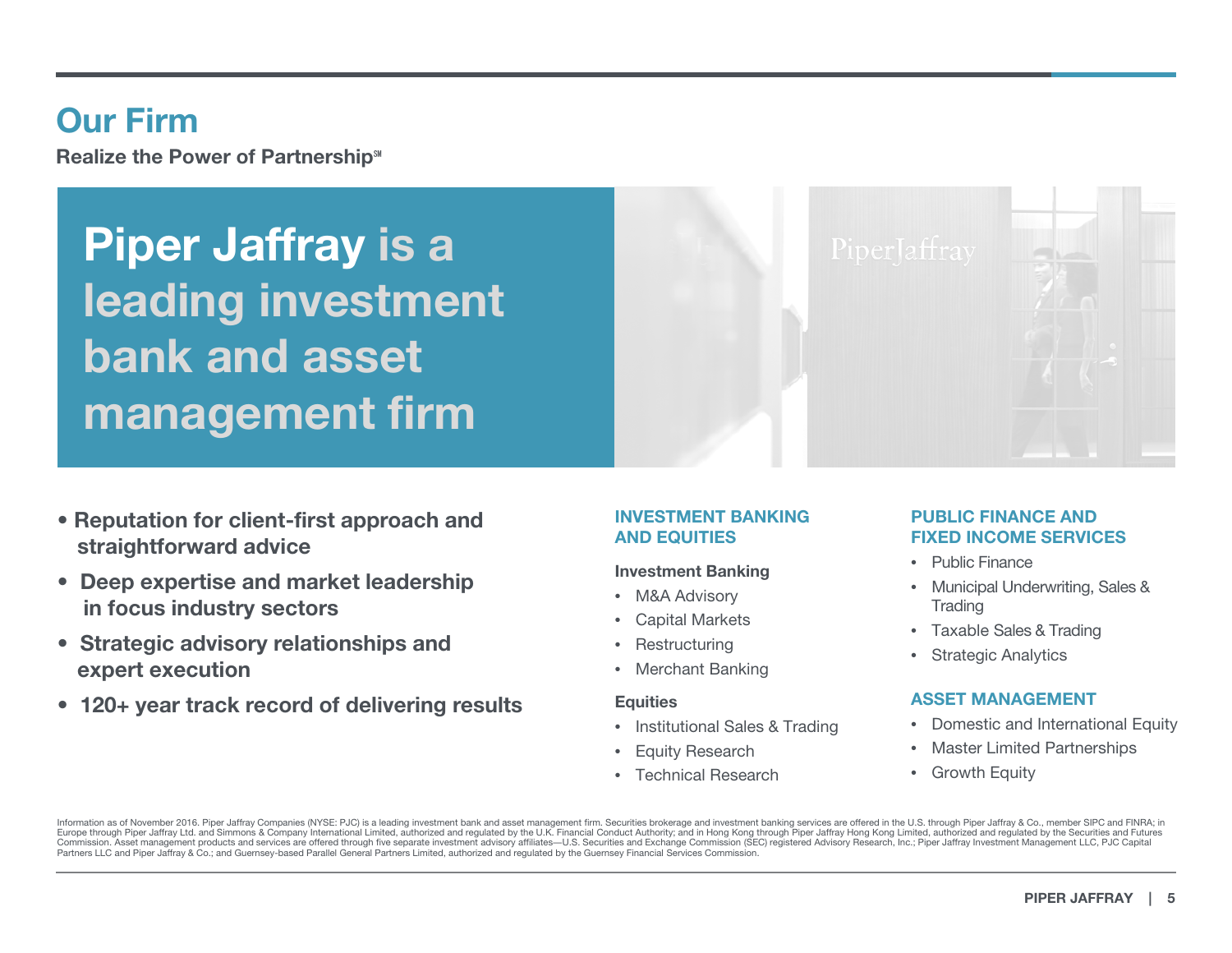### Partnering With Clients Since 1895

### 1895

George B. Lane Commercial paper is established, later merging with Piper, Jaffray Co.

### 1931

Lane, Piper & Jaffray merges with Hopwood Investment Co. and gains a seat on the **NYSE** 

### 1987

Piper Jaffray establishes a presence in London, expanding business into Europe

### 1998

U.S. Bancorp acquires Piper Jaffray in a cash transaction valued at \$730 million

### 2003

Piper Jaffray becomes independent, publicly held company following spin-off from U.S. Bancorp





PIPER JAFFRAY

**Usbancorp** Piper Jaffray<sub>®</sub>

PiperJaffray

### 2006

Private client services division sold to UBS Financial Services, allowing Piper Jaffray to redirect business strategy toward building a leading investment bank

### 2010

Piper Jaffray acquires Advisory Research, Inc. to grow asset management capabilities

### 2013

Seattle-Northwest Securities and Edgeview Partners acquisitions expand the firm's municipal and advisory businesses, respectively

### 2015

Firm acquires Simmons & Company and River Branch Holdings, bolstering sector coverage in energy and financial institutions respectively, and grows its fixed income services group with acquisition of BMO Capital Markets GKST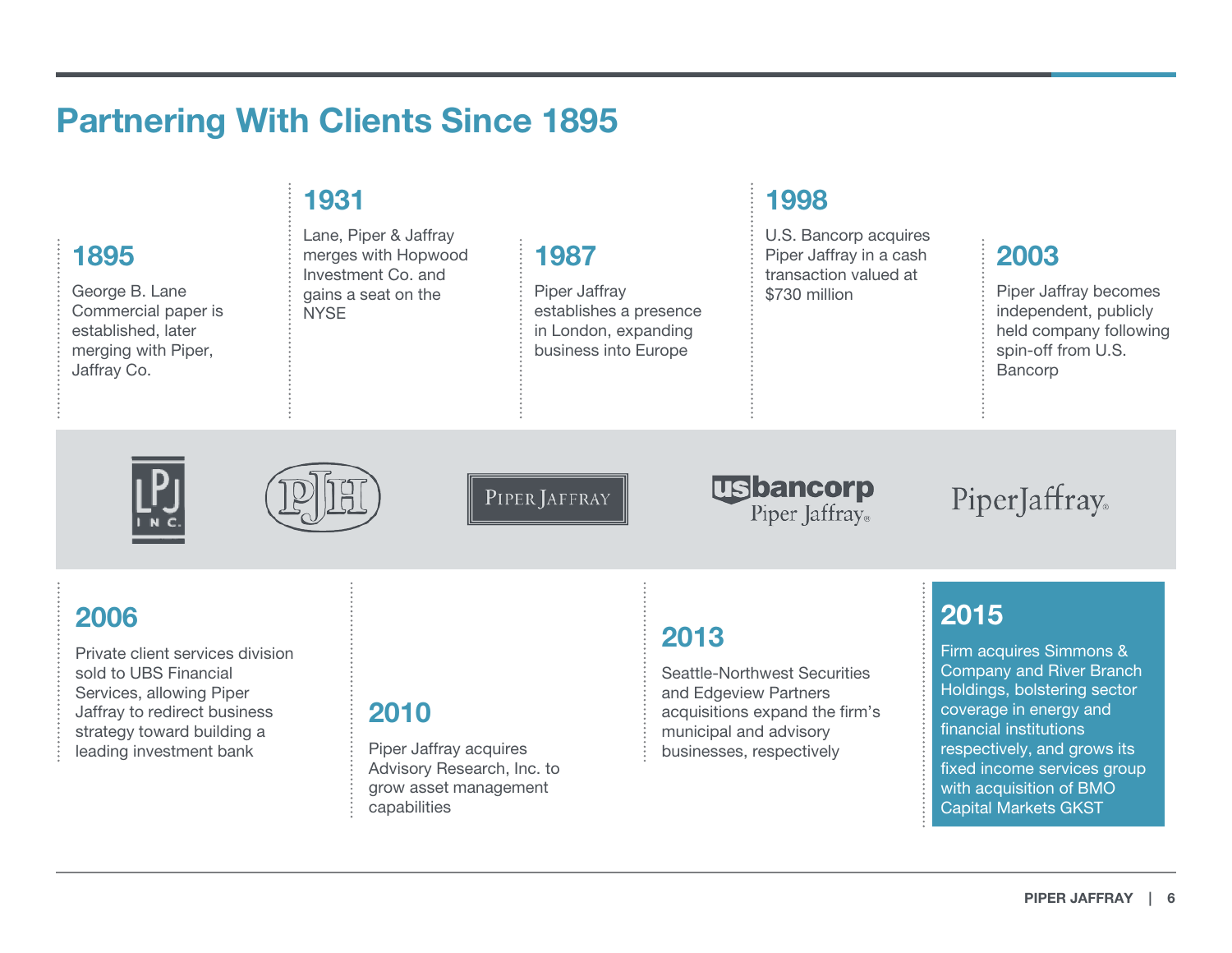### Investor Value Proposition

- Growing annual earnings
- Increasing mix of higher margin activities
- Diversifying the business to produce strong results across various markets
- Investing to drive growth
- Gaining market share in key markets
- Returning capital to our shareholders

Return on Equity on a path to exceed our Cost of Capital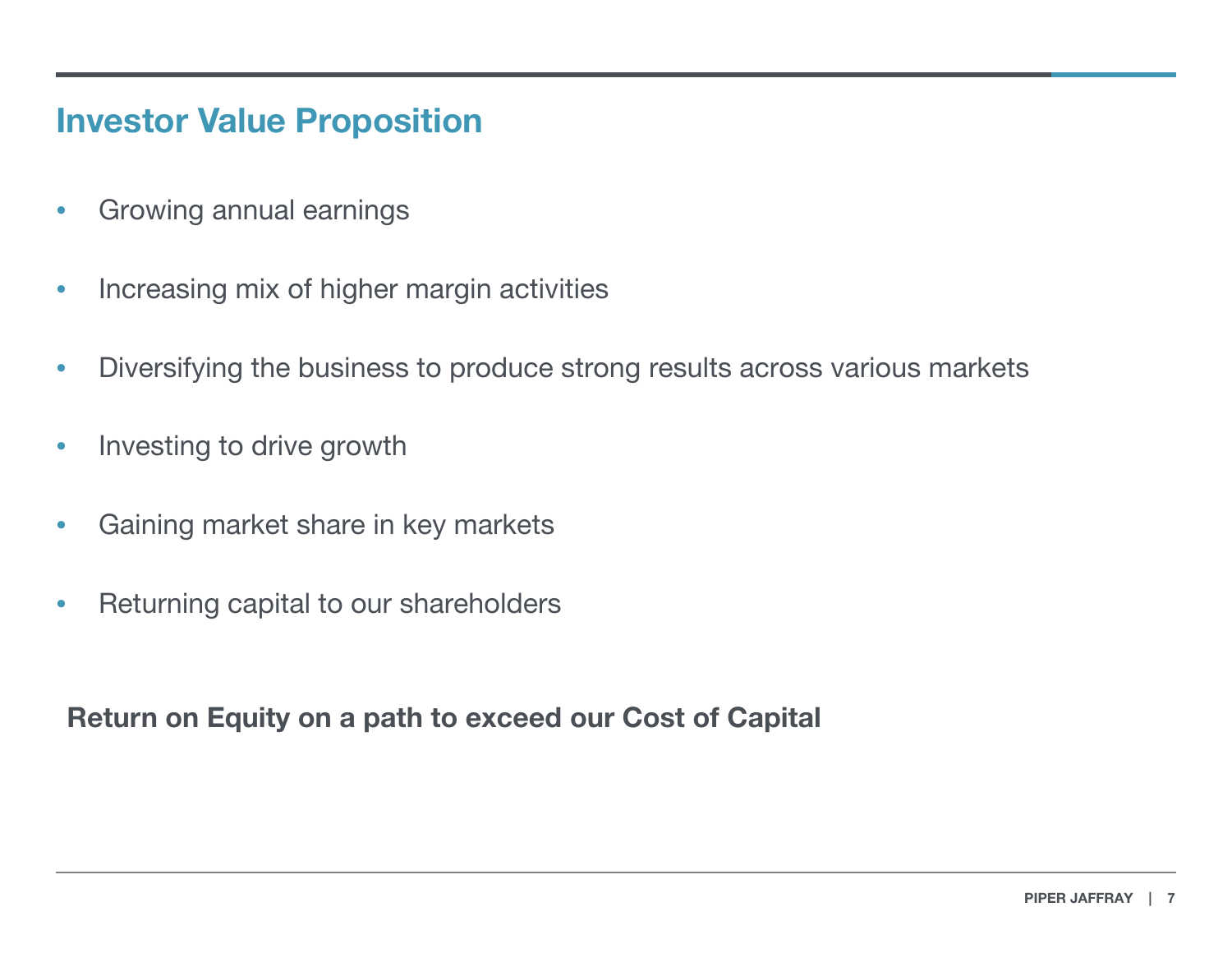### Transformation Progress

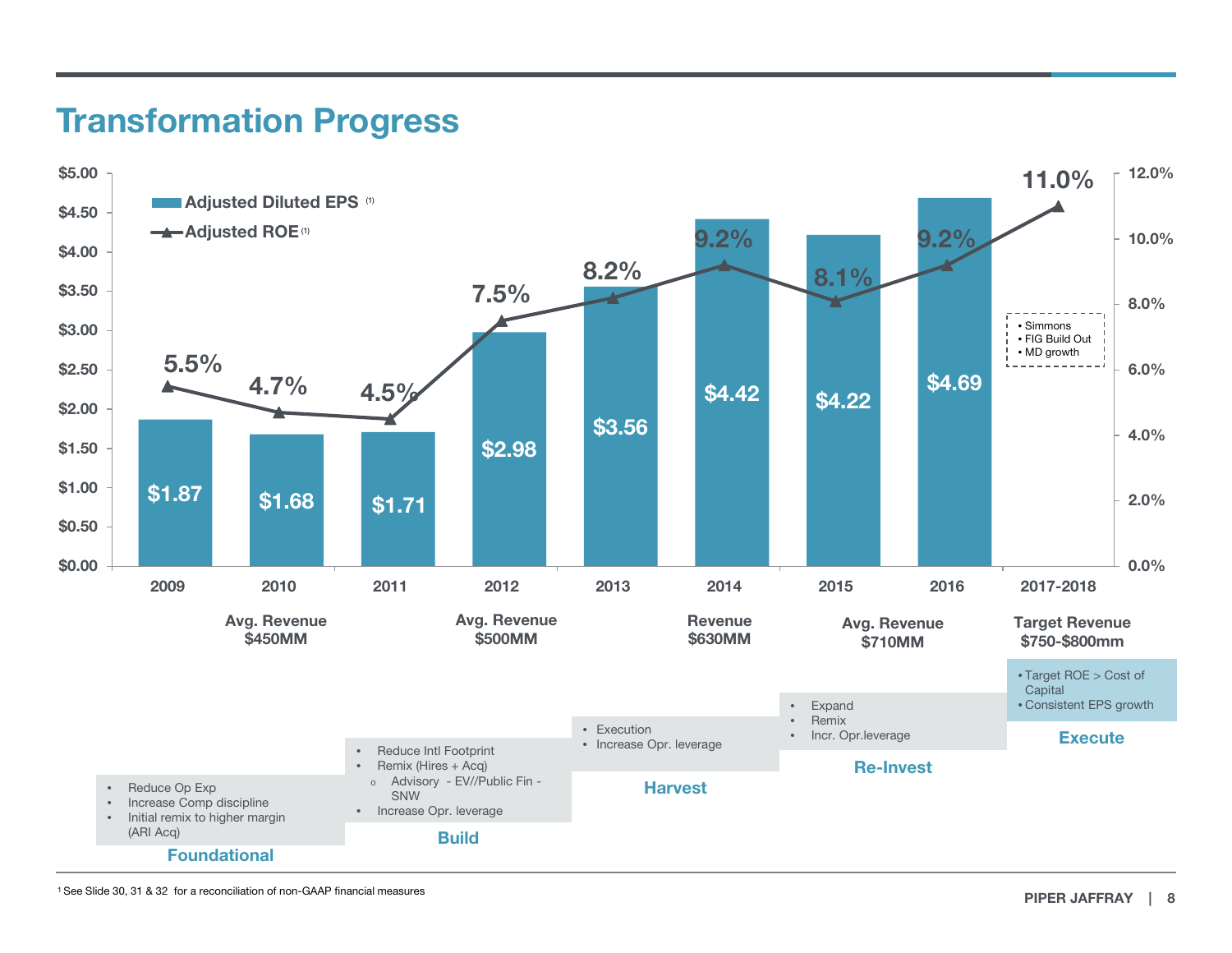## OPERATING LEVERAGE = IMPROVED EARNINGS

#### REVENUE GROWTH DRIVERS

- Improved productivity
- Internal development
- Measured hiring
- Acquisitions

#### NON COMP RATIO IMPROVEMENT

- Operating discipline
- Extracting costs through consolidating transactions
- Increased revenues over the fixed operating base

#### CORPORATE SUPPORT ADVANTAGE

- Increasing ratio of business line to corporate support contributes to operating margin
- Corporate support group is a competitive edge – adept at extracting cost synergies





1 See Slide 31 for a reconciliation of non-GAAP financial measures

1

2 Non Comp ratio excludes \$9.8MM legal settlement charge incurred in Q3 of 2015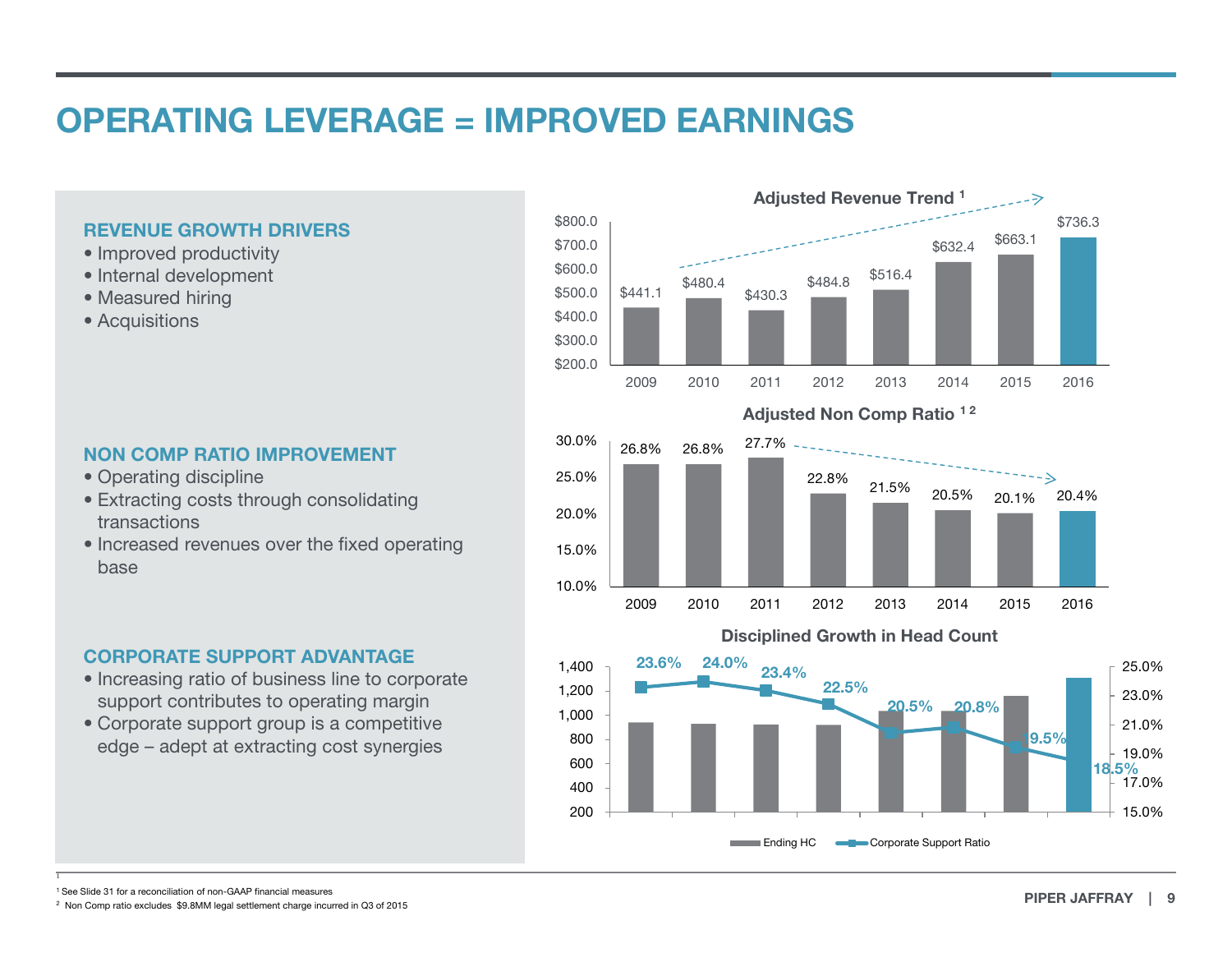### Business Mix Evolution

Advisory and Asset Management firms attract a higher earnings' multiple than brokerage businesses throughout a cycle

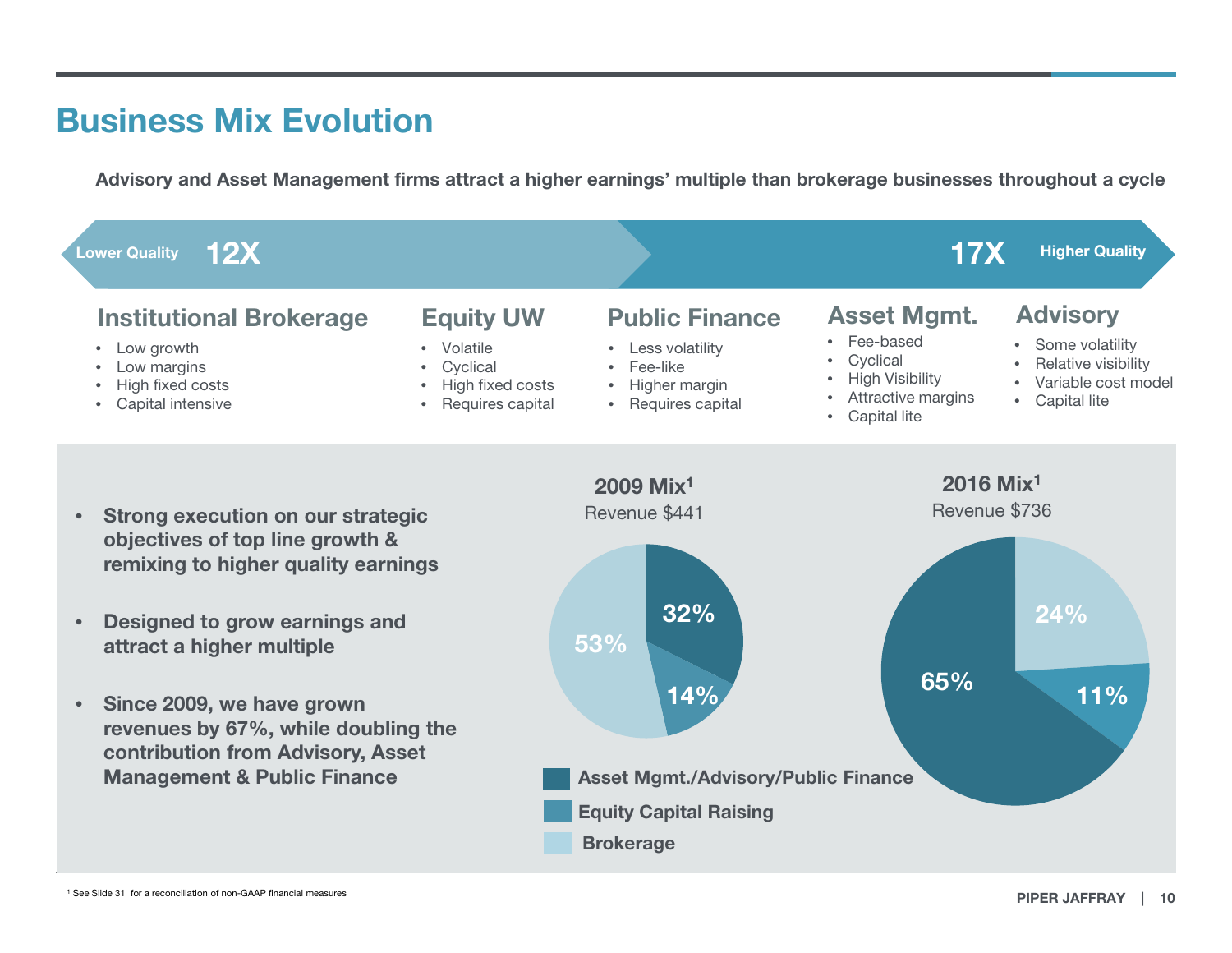### Diversified Revenue Mix 1 2016

- Firm diversified across multiple facets
	- Markets Fixed Income & Equites
	- Products Capital raising, Brokerage, Advisory & Asset Management
	- Industry Expertise across all major industry sectors
- $\sup$  = • Recent investments expanded the breadth of our diversity
	- Simmons- Energy is now second largest IB franchise
	- FIG- Early stages of build out, can be countercyclical to traditional growth sectors
	- DCM Expansion Can be countercyclical to equity capital markets
	- Public Finance Focus on high margin activities has lead to non-Governmental business driving 30% of revenues **Equity** Fixed Income



### Diversified business positioned to produce solid results across a range of markets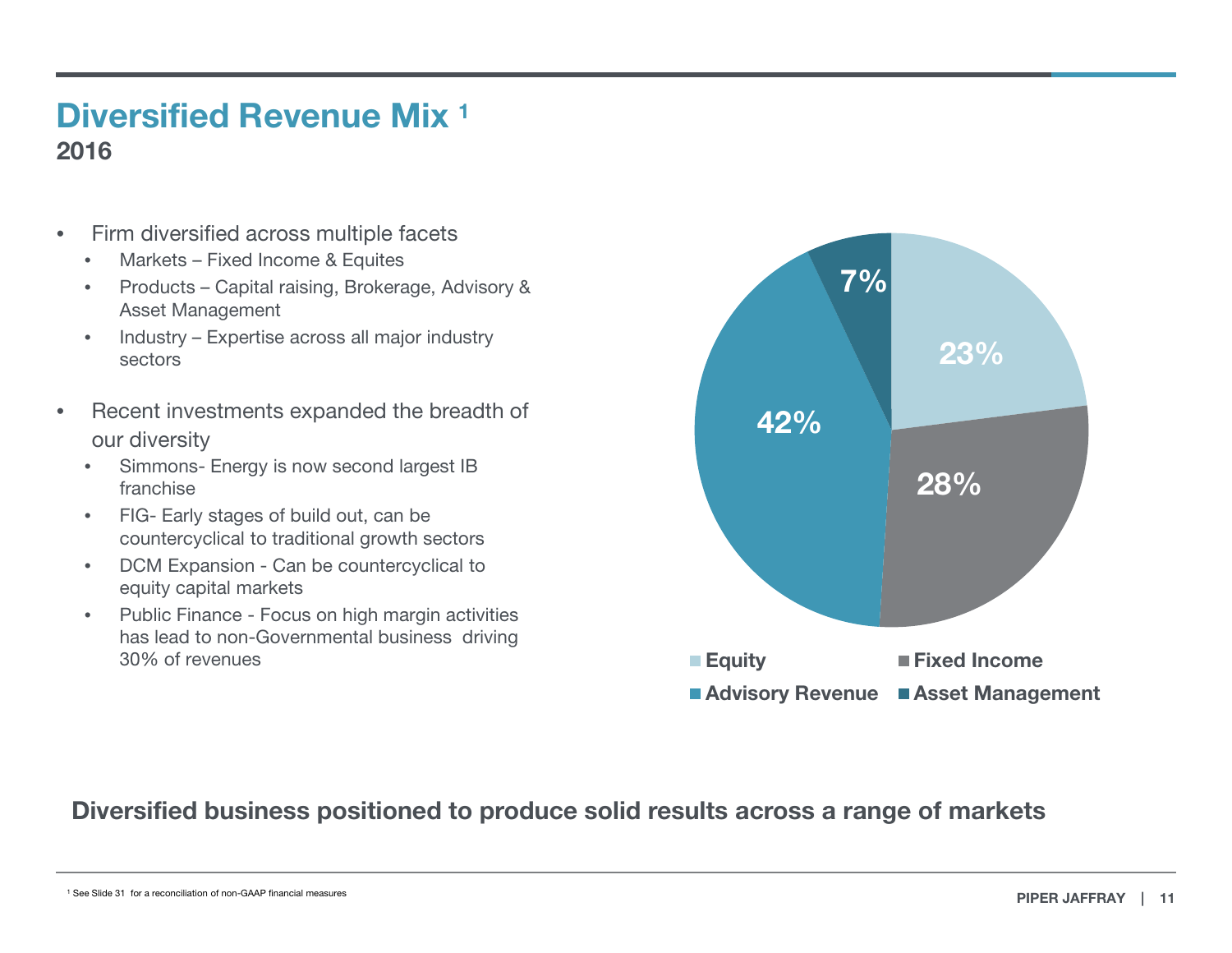#### Strategic Growth Initiatives - Updates

#### Energy Expansion - Simmons **Acquisition**

- Preeminent franchise
- Retained all key personnel
- Business is gaining momentum
- Exceeded expectations in the first 10 months on Piper's platform
- Capturing revenue synergies with our broader product set
	- Priced 2 of the largest book run high yield deals in the firm's history
	- Priced 4 book run equity deals
	- Growth prospects solid as energy prices stabilize
	- Significant momentum to start the year



#### FIG Build Out

- Expansion is meeting expectations
- Accretive to earnings in the first full year on platform
- Closed 24 transactions in 2016
- Leveraging full breadth of Piper's product expertise
- Opportunistically hiring bankers to drive further growth
- Significant growth opportunity; Underpenetrated relative to peers

#### GKST –Fixed Income Consolidation

- Team exceeding financial targets
- Enabled us to lower risk profile of fixed income business (increase turnover and lower capital)
- Increased scale to enhance returns with lower risk
- Meaningful opportunity to deepen our penetration of banks with broader product set
- Opportunity to continue to pursue other consolidating transactions with market turmoil



Ī

Ī

Ī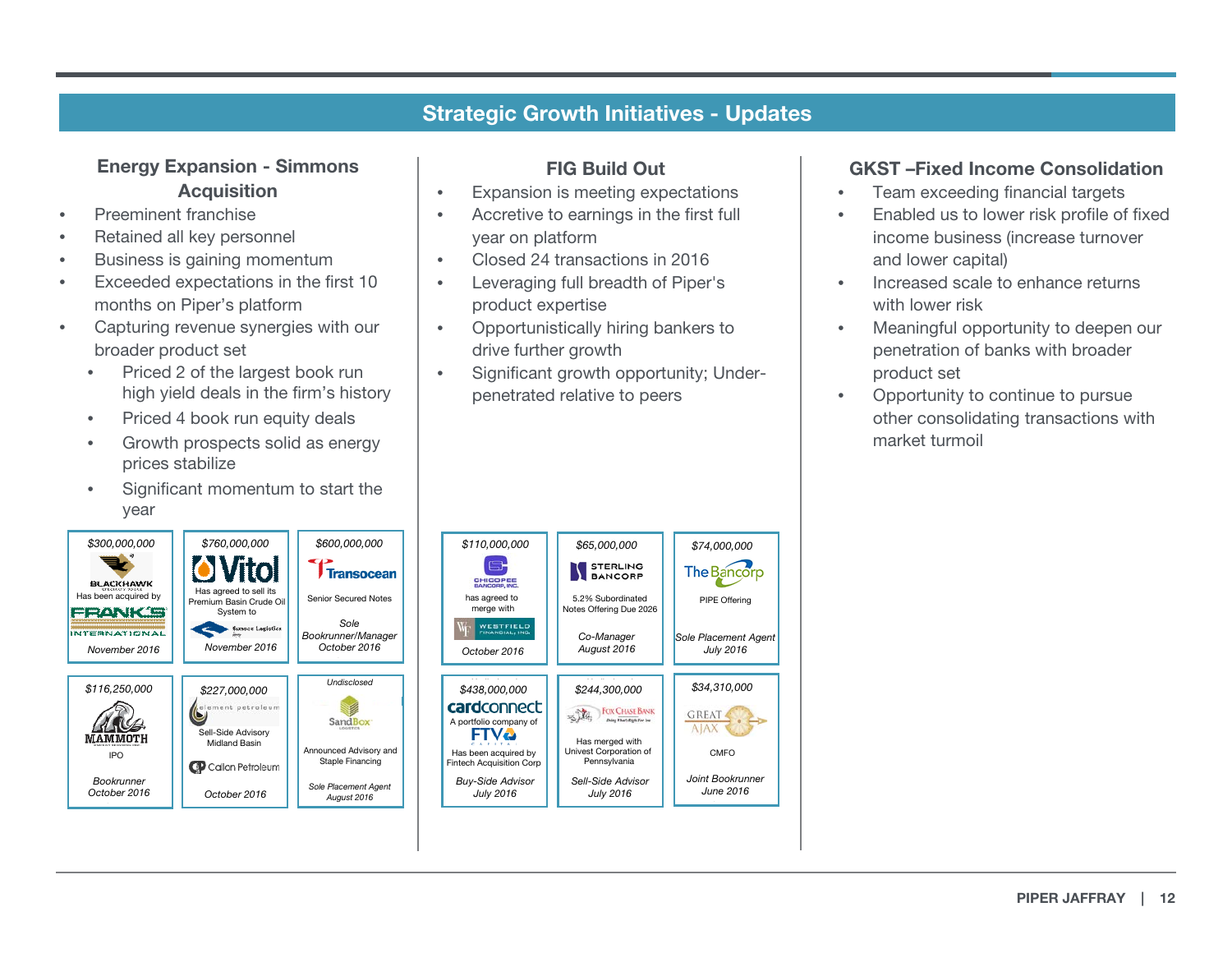## Growing Market Share

Significant investments and strong relative performance in core businesses has driven market share growth in our investment banking platforms.

#### M&A – Middle Market Fee Ranking1

| <b>Rank</b>             | 2016                          | 2014                                       |
|-------------------------|-------------------------------|--------------------------------------------|
| 1                       | Houlihan Lokey                | Houlihan Lokey                             |
| $\overline{\mathbf{2}}$ | Jefferies IIC                 | Moelis & Co                                |
| 3                       | Evercore Partners             | Evercore Partners                          |
| 4                       | Moelis & Co                   | Jefferies LLC                              |
| 5                       | Lazard                        | <b>RBC Capital Markets</b>                 |
| 6                       | <b>RBC Capital Markets</b>    | Lazard                                     |
| 7                       | <b>Piper Jaffray &amp; Co</b> | Wells Fargo & Co                           |
| 8                       | PJT Partners I P              | Stifel Nicolaus & Co Inc                   |
| 9                       | Stifel Nicolaus & Co Incl     | Raymond James                              |
| 10                      | Raymond James                 | <b>Piper Jaffray &amp; Co</b>              |
| 11                      | Robert W Baird & Co<br>Inc.   | William Blair & Co.                        |
| 12                      | William Blair & Co.           | Robert W Baird & Co<br>Inc.                |
| 13                      | Sandler O'Neill<br>Partners   | <b>PNC Financial Services</b><br>Group Inc |

ECM – Middle Market Fee Ranking2

| <b>Rank</b>             | 2016                                    | 2014                                    |  |  |  |  |  |  |
|-------------------------|-----------------------------------------|-----------------------------------------|--|--|--|--|--|--|
| 1                       | J P Morgan Securities<br><b>LLC</b>     | J P Morgan Securities<br><b>LLC</b>     |  |  |  |  |  |  |
| $\overline{\mathbf{2}}$ | Goldman Sachs & Co                      | Morgan Stanley                          |  |  |  |  |  |  |
| 3                       | Citi                                    | <b>Bank of America Merrill</b><br>Lynch |  |  |  |  |  |  |
| 4                       | <b>Credit Suisse</b>                    | Citi                                    |  |  |  |  |  |  |
| 5                       | Morgan Stanley                          | <b>Credit Suisse</b>                    |  |  |  |  |  |  |
| 6                       | <b>Bank of America Merrill</b><br>Lynch | Goldman Sachs & Co                      |  |  |  |  |  |  |
| 7                       | Jefferies IIC                           | Deutsche Bank                           |  |  |  |  |  |  |
| 8                       | <b>Barclays</b>                         | <b>Barclays</b>                         |  |  |  |  |  |  |
| 9                       | Deutsche Bank                           | Jefferies II C                          |  |  |  |  |  |  |
| 10                      | Cowen & Co                              | <b>RBC Capital Markets</b>              |  |  |  |  |  |  |
| 11                      | Wells Fargo & Co                        | Wells Fargo & Co                        |  |  |  |  |  |  |
| 12                      | <b>Piper Jaffray &amp; Co</b>           | <b>Piper Jaffray &amp; Co</b>           |  |  |  |  |  |  |
| 13                      | Leerink Swann & Co                      | Cowen & Co                              |  |  |  |  |  |  |

Public Finance – Par Value Ranking3

| Rank           | 2016                                    | 2014                                       |  |  |  |  |  |  |
|----------------|-----------------------------------------|--------------------------------------------|--|--|--|--|--|--|
| 1              | <b>Bank of America Merrill</b><br>Lynch | <b>Bank of America Merrill</b><br>Lynch    |  |  |  |  |  |  |
| $\overline{2}$ | Citi                                    | J P Morgan Securities<br>$\sqcup$ C        |  |  |  |  |  |  |
| 3              | J P Morgan Securities<br><b>LLC</b>     | Citi                                       |  |  |  |  |  |  |
| 4              | Morgan Stanley                          | Morgan Stanley                             |  |  |  |  |  |  |
| 5              | <b>RBC Capital Markets</b>              | <b>RBC Capital Markets</b>                 |  |  |  |  |  |  |
| 6              | Wells Fargo & Co                        | Wells Fargo & Co                           |  |  |  |  |  |  |
| 7              | Stifel Nicolaus & Co Inc                | <b>Barclays</b>                            |  |  |  |  |  |  |
| 8              | <b>Piper Jaffray &amp; Co</b>           | Stifel Nicolaus & Co Inc                   |  |  |  |  |  |  |
| 9              | Goldman Sachs & Co                      | Raymond James                              |  |  |  |  |  |  |
| 10             | <b>Barclays</b>                         | <b>Piper Jaffray &amp; Co</b>              |  |  |  |  |  |  |
| 11             | Raymond James                           | Goldman Sachs & Co                         |  |  |  |  |  |  |
| 12             | Ramirez & Co Inc                        | Siebert Cisneros Shank<br>& Co LLC         |  |  |  |  |  |  |
| 13             | Jefferies LLC                           | <b>PNC Financial Services</b><br>Group Inc |  |  |  |  |  |  |

1 *Source: Freeman & Co*. Middle market deals with values under \$500MM. Represents all investment banks other than 10 largest bulge bracket firms.

2.*Source: Dealogic*. Deals with Market Cap under \$2.0BB. Includes IPOs, FOs/CMFOs, Cvts & PJ Blocks > \$10M; PIPEs/RDs > \$5M; excludes CEFs.

3 *Source: Thomson Financial*, Sole/ Senior negotiated and Private Placement Municipal Transactions.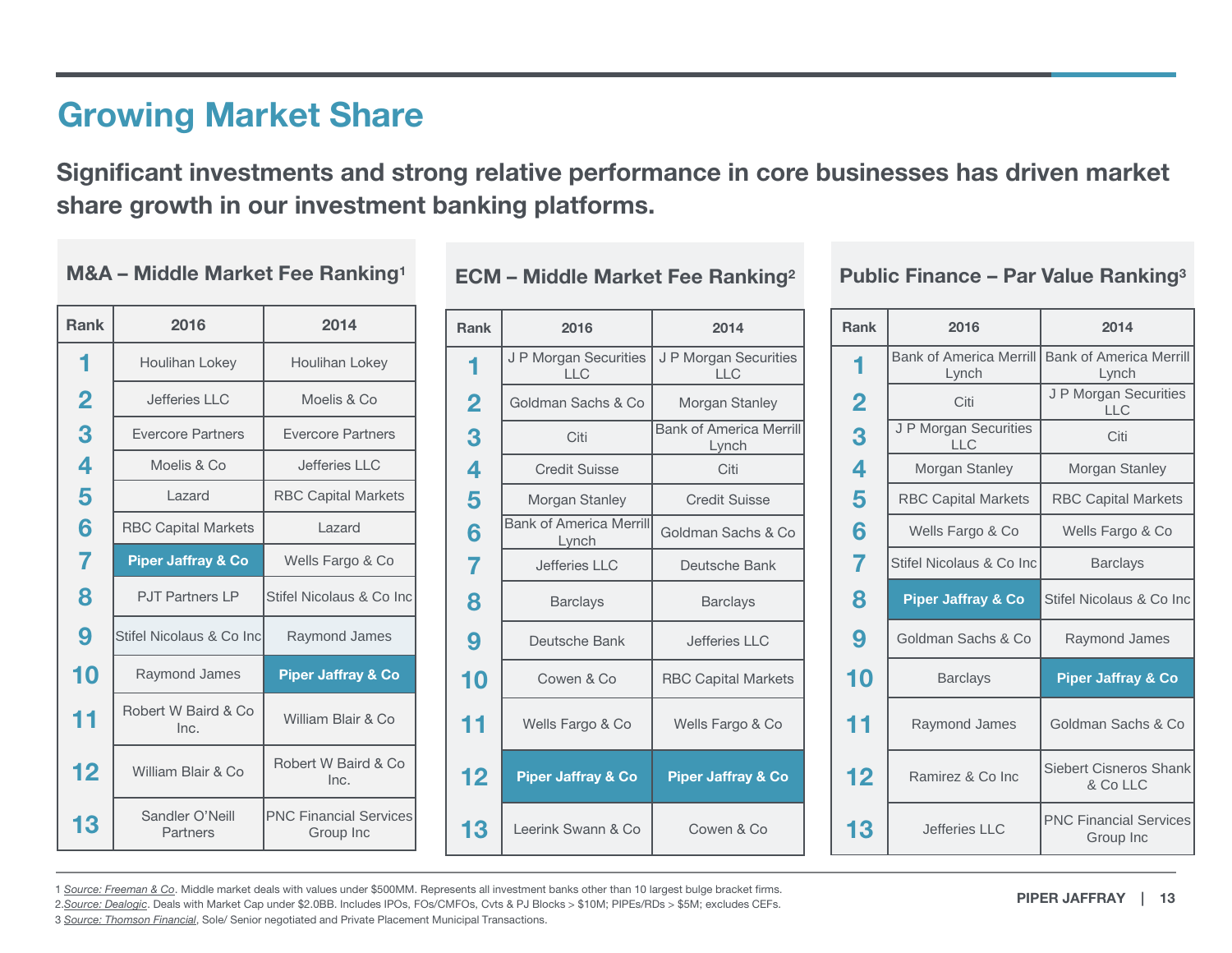### SHARE REPURCHASES



- Share purchases net of new issuance over time has reduced share count and enhanced EPS
- Total shares outstanding have decreased about 20% since 2011
- The average price of shares repurchased since 2011 was 7% lower than the price at which the shares were issued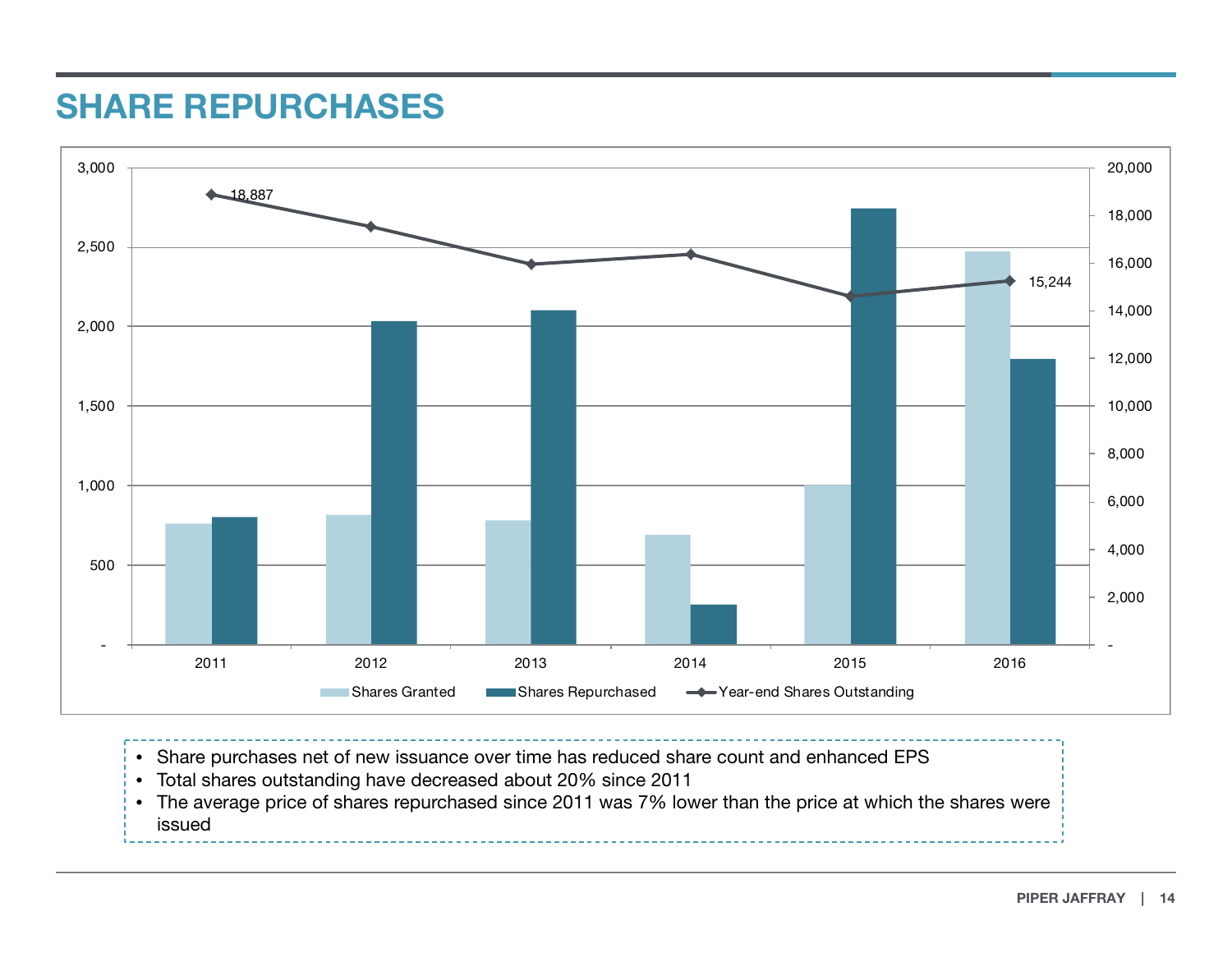# PiperJaffray

February 2017



# Section II Investment Banking and Equities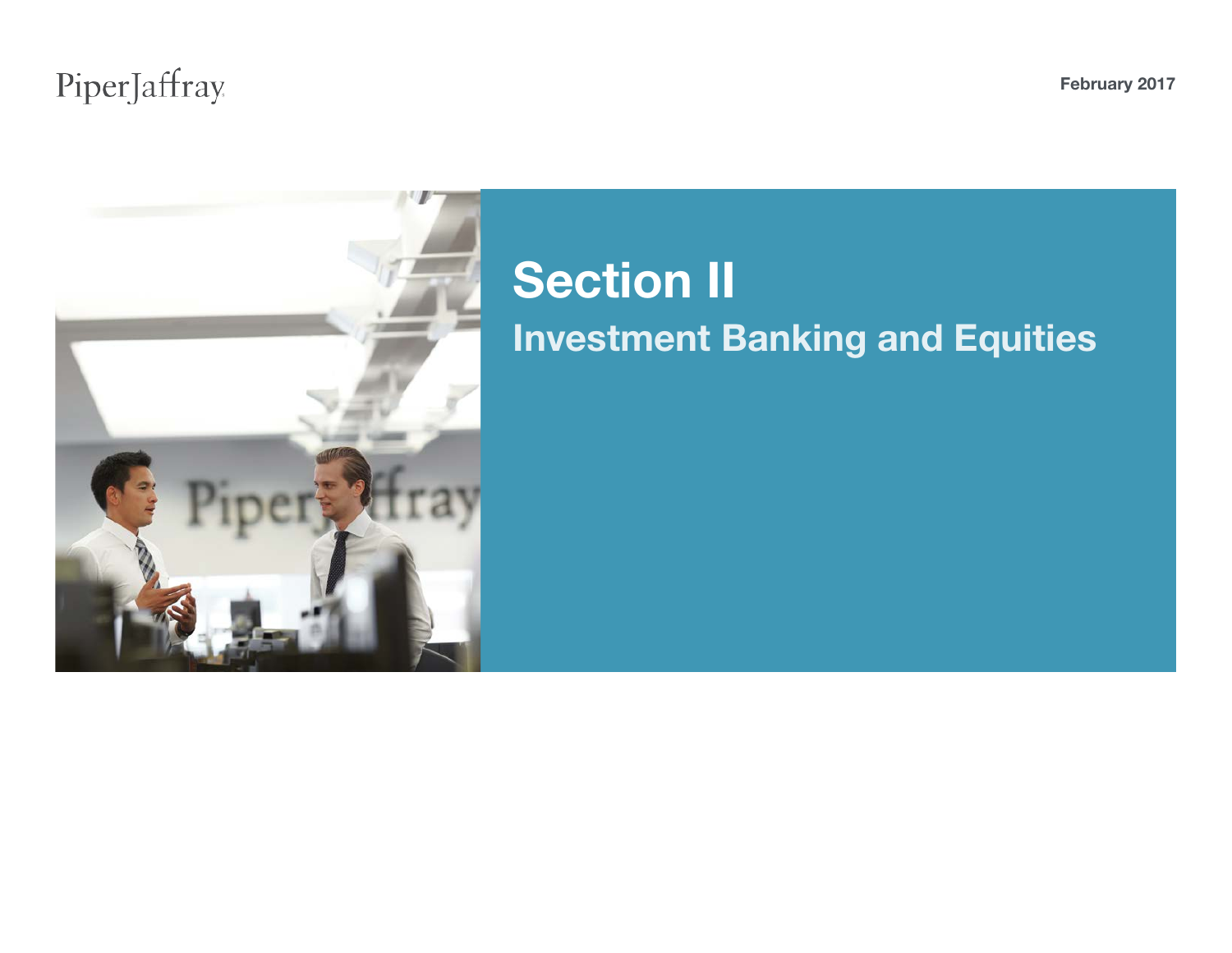### Investment Banking and Equities

#### Leading Middle-Market Investment Bank

- Team of 545 investment banking, sales, trading and research professionals
- Differentiated industry sector expertise
- Broad range of equity and equity-linked financing solutions
- Substantial merger and acquisition advisory practice with cross-border capabilities to source international opportunities
- Comprehensive advisory services that span the entire capital spectrum (M&A, DCM, Private Placement, Restructuring)



#### Sector Expertise

#### Healthcare Consumer

- 
- 
- BioPharmaceuticals Health care services Information-driven health care Medical technology

#### **Energy**

- 
- Upstream oil & gas Energy services & equipment Midstream and downstream Energy infrastructure
- 
- 

- 
- 
- 
- 
- Apparel, footwear & softline retail<br>• Consumer products<br>• Restaurants<br>• Restaurants<br>• Specialty & hardlines retail<br>• Healthy active & sustainable living
	-
- 

Industrial Growth

• Building products<br>• Capital goods<br>• Industrial services<br>• Industrial technology<br>• Infrastructure<br>• Packaging<br>• Transportation and logistics

- 
- 
- 
- 
- Customer care & BPO<br>• Education & learning services<br>• Human resources services<br>• Facilities services<br>• Marketing & information services<br>• Professional & IT services
- 

#### **Technology**

- 
- 
- Software Storage<br>• Internet & digital media<br>• E-commerce Financial technology<br>• 3D printing Drones and robotics
- 
- 
- 

#### **Clean Technology & Renewables Access Financial Institutions Clean Services Services**

- 
- 
- 
- Energy efficiency<br>• Feedstock technologies<br>• Lighting<br>• Renewable conversion technologies<br>• Renewable power<br>• Smart grid<br>• Storage
- 
- 
- 

#### Financial Institutions

- 
- Depositories<br>• Specialty Finance<br>• Broker Dealers<br>• Asset Managers
- 

Investment Banking Revenues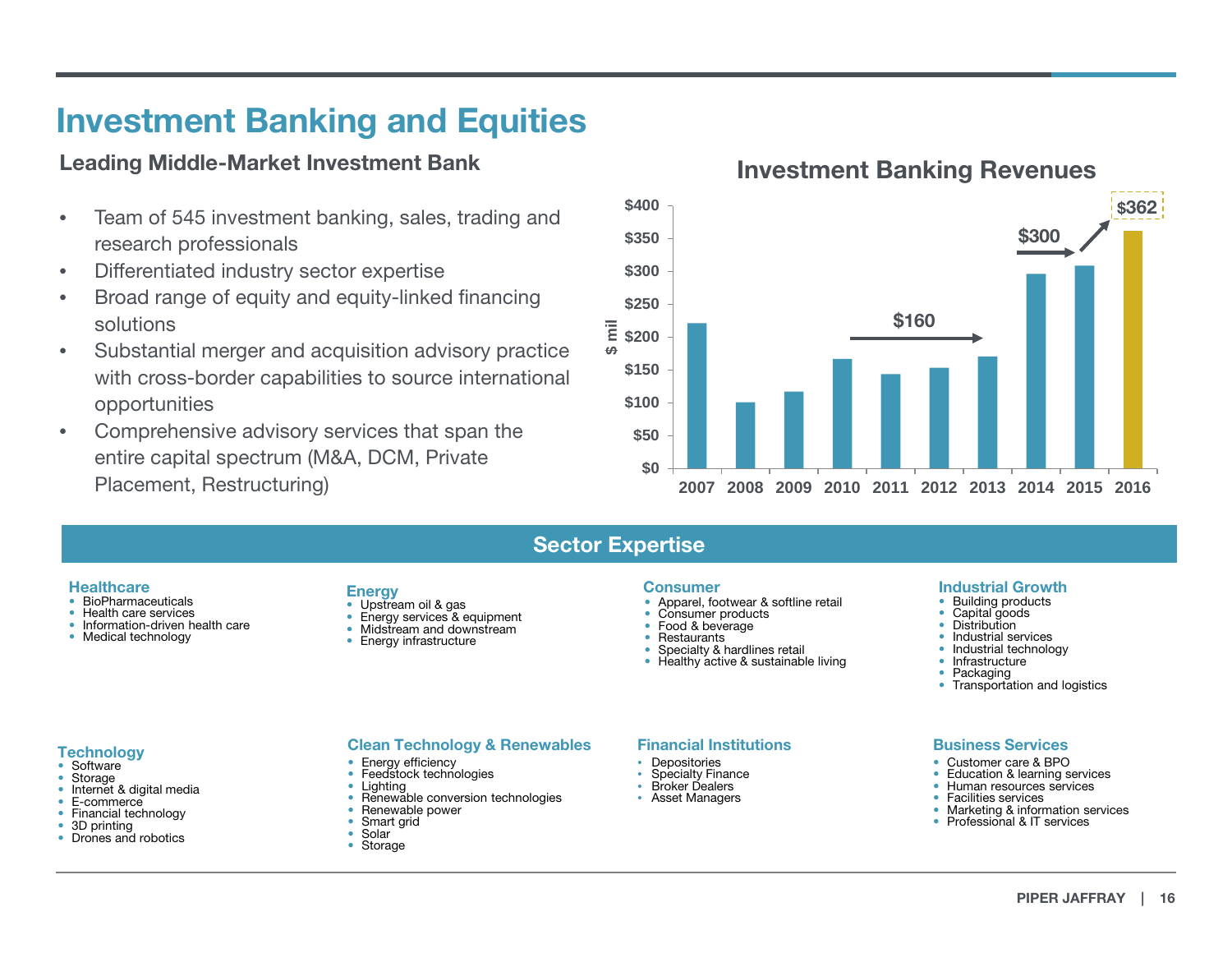### Investing Across Our Advisory Platform

We are making meaningful investments in our business and are generating growth that significantly outpaces our competitors







2013 – 2016 Advisory Revenue<sup>1</sup> 2013 – 2016 Advisory Revenue<sup>1</sup>

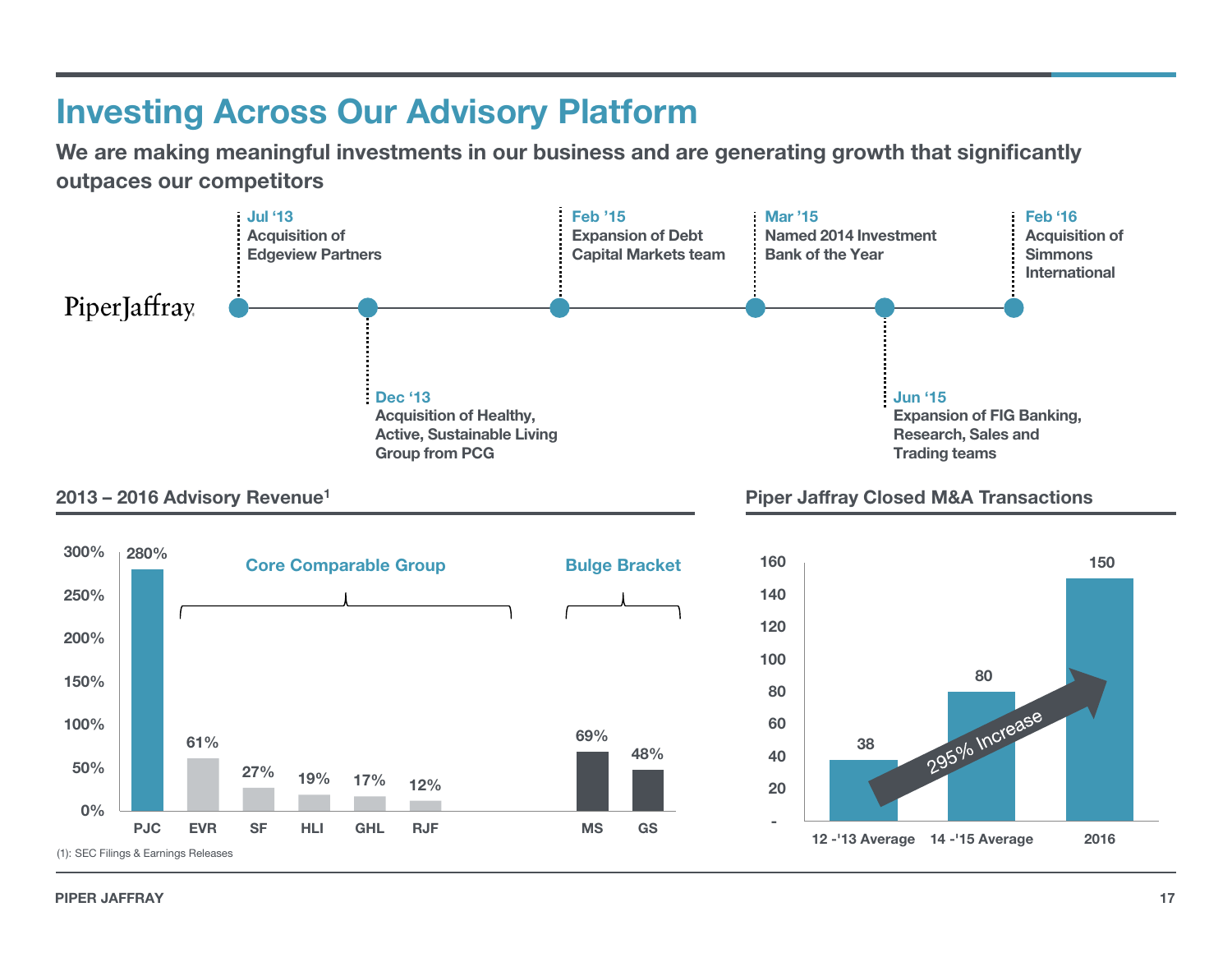# Trajectory to a \$500 Million Investment Banking Business

We are on a clear path to generating \$500 million in annual revenue as we continue to execute on current initiatives

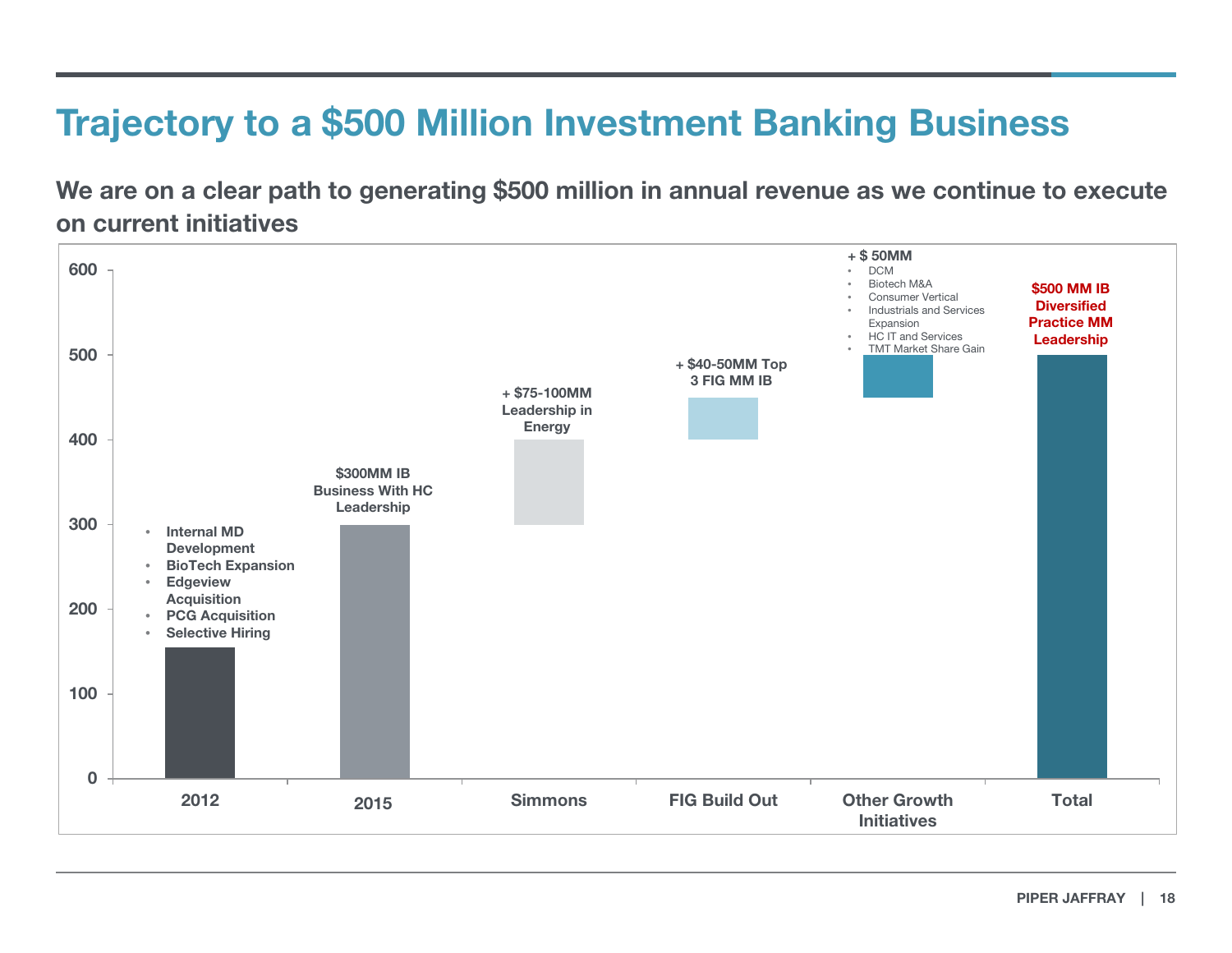### Expanded Research Product



- Expansion into FIG & Energy increases Research product by over 25%
- PJC sector coverage includes most major sectors within the S&P 500
- Expect revenue growth from new research product and new accounts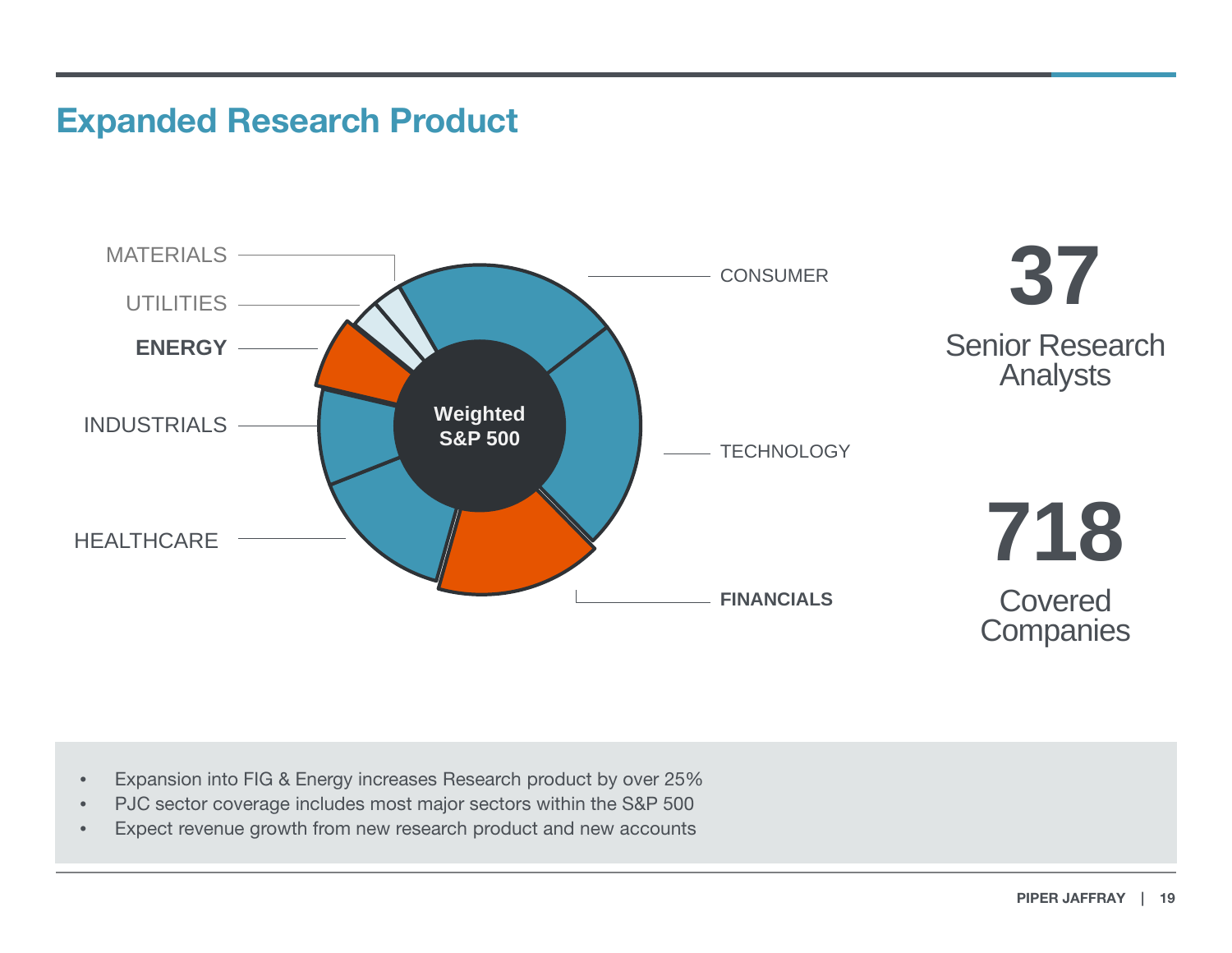# PiperJaffray

February 2017



# **Section III** Public Finance and Fixed Income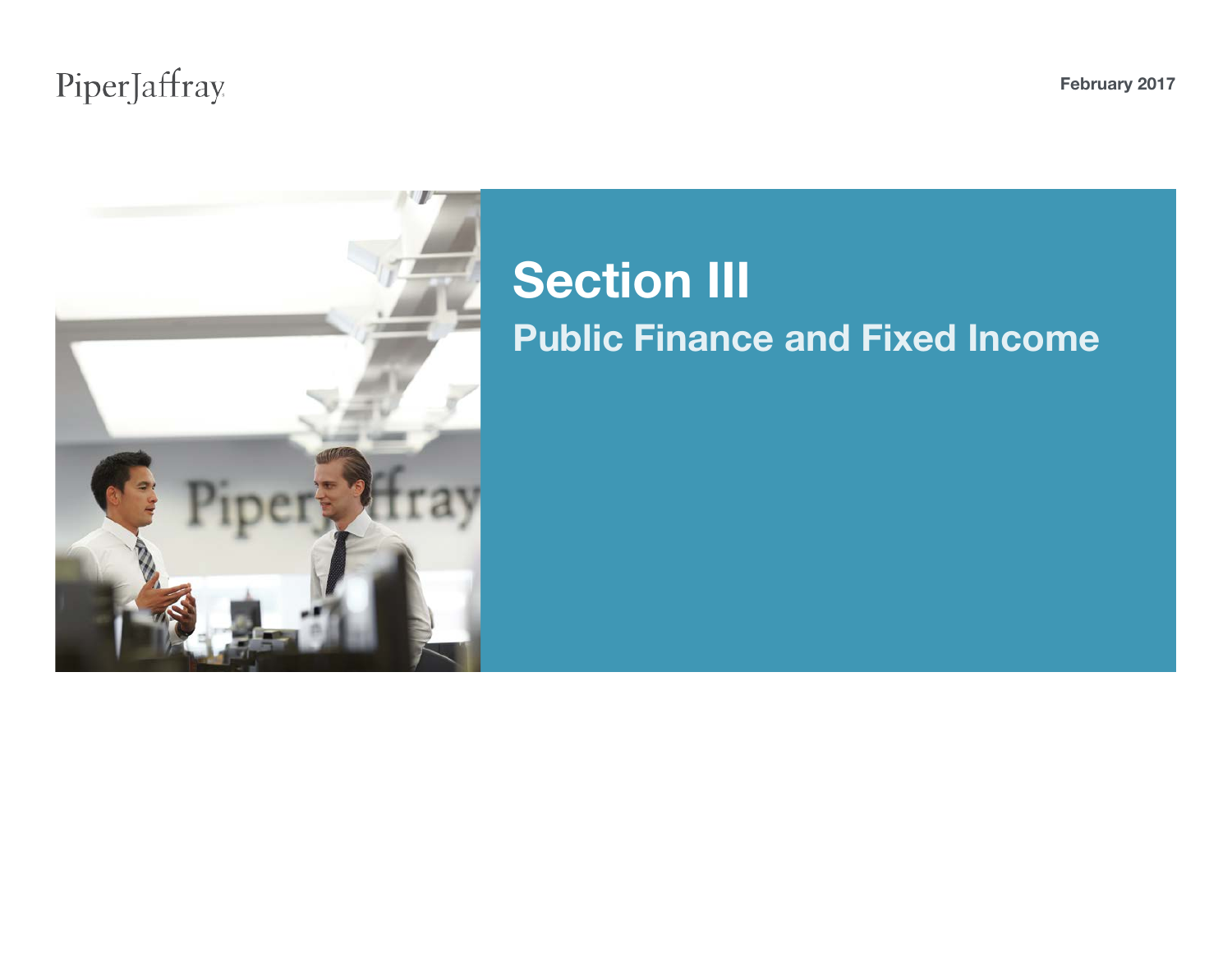## Long Term Public Finance Leadership

#### Sector Expertise

#### GOVERNMENT

- Local Municipalities
- School Districts
- State and State Agencies
- Infrastructure for Development

#### **HEALTHCARE**

• Non-Profit Health Care Providers

#### SENIOR LIVING

- Assisted & Independent Living
- Retirement Communities (CCRC's)

#### **EDUCATION**

- Higher Education
- Charter Schools

#### HOSPITALITY

• Hotels and Convention Centers

#### **HOUSING**

• Single & Multi-Family Housing

#### **TRANSPORTATION**

- Toll Roads & Surface **Transportation**
- Airports

#### Leading Middle-Market Tax Exempt Underwriter

- Team of 340 public finance and distribution professionals
- Success built on local market relationships and knowledge benefitted by the strength of substantial scale and expertise
	- Broader product set to meet client's needs
	- <sup>o</sup> Industry sectors expertise in high spread specialty sectors
	- <sup>o</sup> Robust distribution capabilities
- Considered a destination of choice for industry professionals seeking a stable home and broader resources for their clients

#### Public Finance Revenues

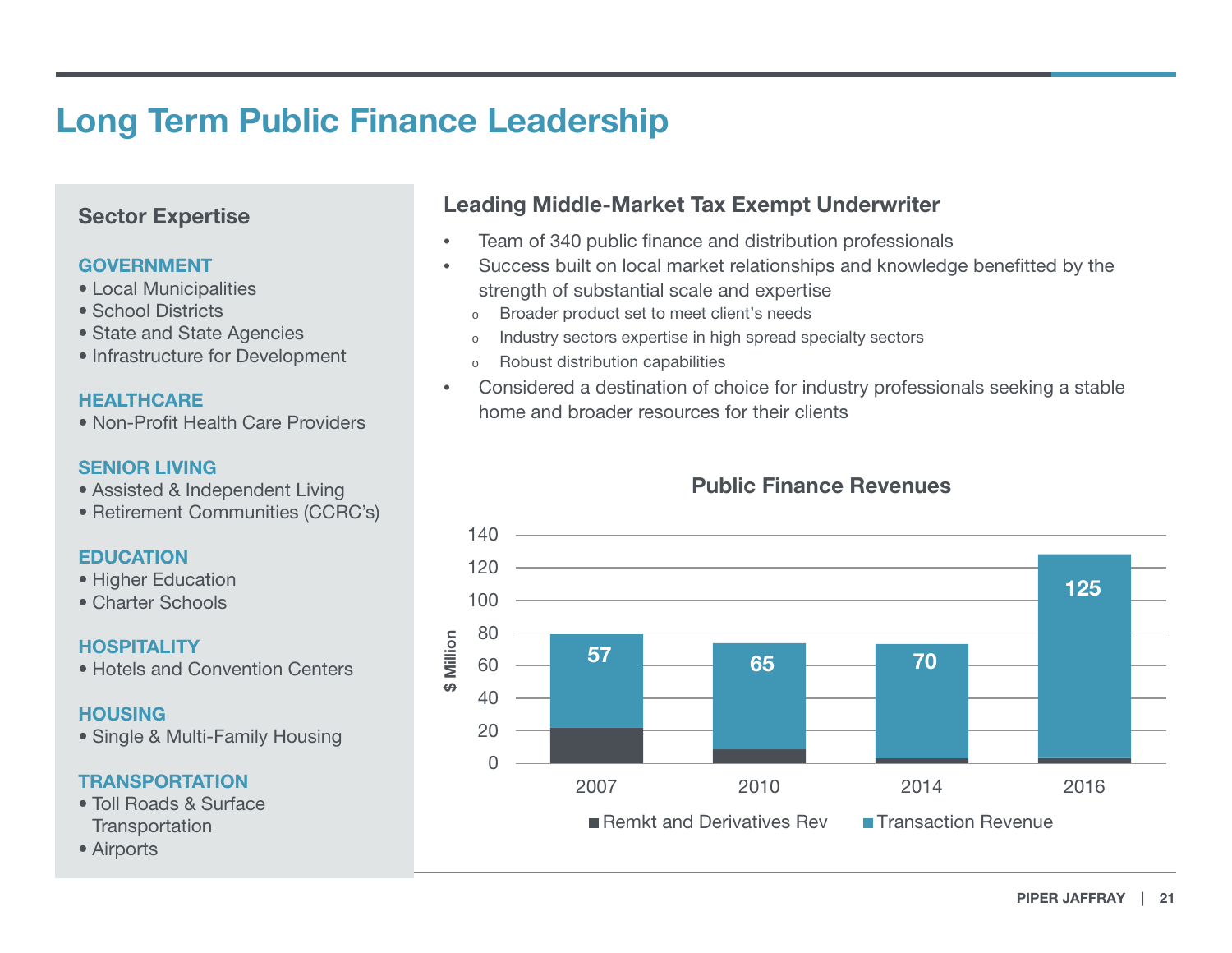### Consistently improving a strong franchise

- Periods of market instability create industry consolidation opportunities
- We represent an attractive destination for professionals or firms and their clients
- We have taken advantage of these opportunities to expand our footprint, strengthen areas of industry expertise and add product capabilities

|                                          | 2007 | 2010 | 2014 | 2016 |
|------------------------------------------|------|------|------|------|
| Number of<br><b>Offices</b>              | 18   | 23   | 36   | 36   |
| Number of<br><b>States</b>               | 15   | 18   | 27   | 28   |
| Number of<br><b>Professionals</b>        | 93   | 100  | 125  | 142  |
| <b>Negotiated</b><br><b>Market Share</b> | 1.4% | 1.8% | 3.2% | 4.8% |

*Market share based on par value of long-term senior municipal negotiated issuance* 

### **2007 FOOTPRINT CURRENT FOOTPRINT**



Denver •

cramer {<br>∴San Franch

El Segundo

·<br>Phoenix

Des Moine

Saint Louis

Kansas City

Dallas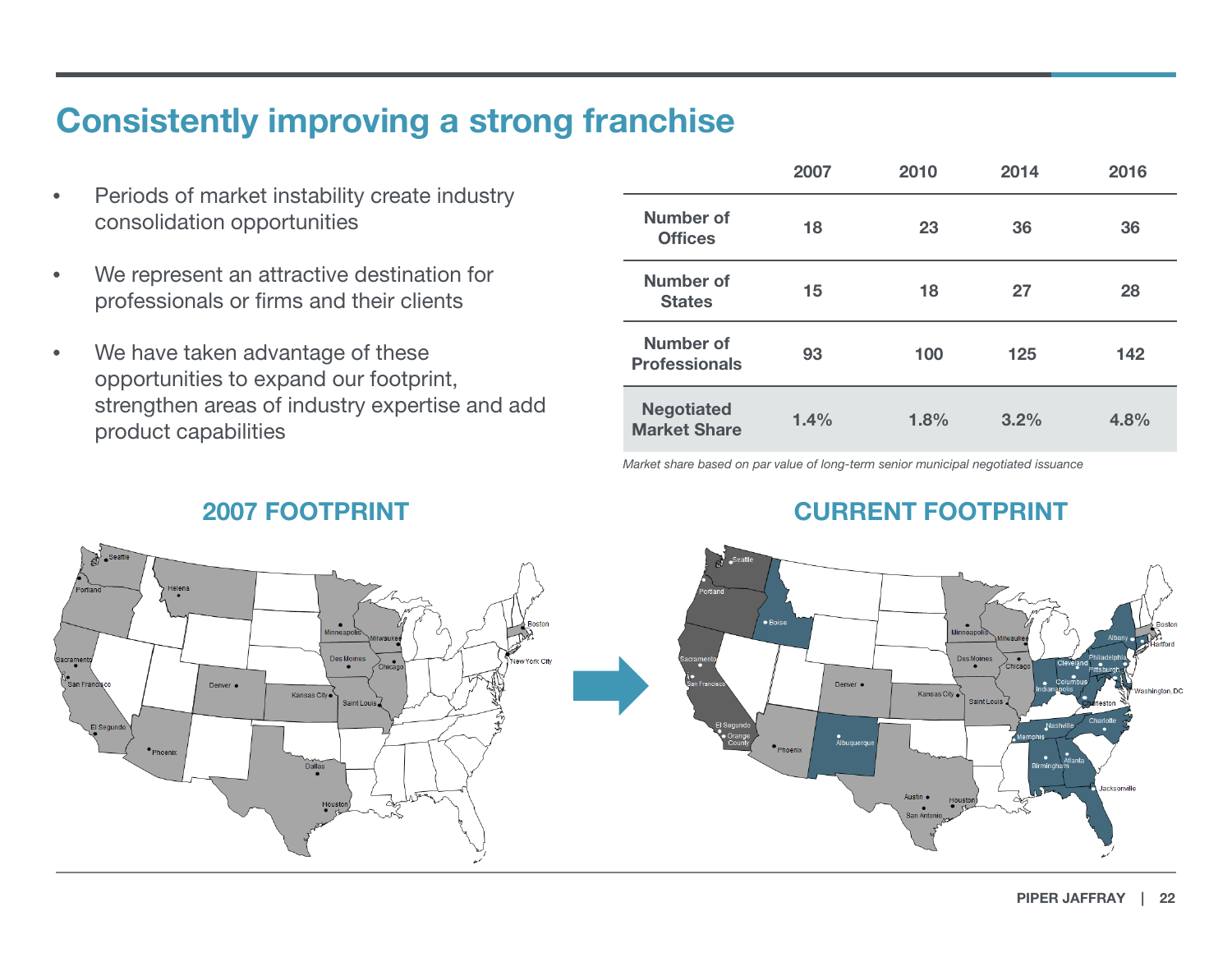### Long Term Public Finance Leadership

| <b>National Long-Term Municipal Par Value</b> |                                      |           |  |  |  |  |  |  |  |  |  |
|-----------------------------------------------|--------------------------------------|-----------|--|--|--|--|--|--|--|--|--|
| Rank                                          | Firm                                 | Par Value |  |  |  |  |  |  |  |  |  |
| 1                                             | <b>Bank of America Merrill Lynch</b> | 48,216    |  |  |  |  |  |  |  |  |  |
| $\mathbf 2$                                   | Citi                                 | 36,245    |  |  |  |  |  |  |  |  |  |
| 3                                             | J P Morgan Securities LLC            | 32,298    |  |  |  |  |  |  |  |  |  |
| 4                                             | Morgan Stanley                       | 24,903    |  |  |  |  |  |  |  |  |  |
| 5                                             | <b>RBC Capital Markets</b>           | 23,194    |  |  |  |  |  |  |  |  |  |
| 6                                             | Wells Fargo & Co                     | 19,855    |  |  |  |  |  |  |  |  |  |
| $\overline{\mathcal{L}}$                      | Stifel Nicolaus & Co Inc             | 17,234    |  |  |  |  |  |  |  |  |  |
| 8                                             | Piper Jaffray & Co                   | 16,710    |  |  |  |  |  |  |  |  |  |
| 9                                             | Goldman Sachs & Co                   | 15,852    |  |  |  |  |  |  |  |  |  |
| 10                                            | <b>Barclays</b>                      | 15,546    |  |  |  |  |  |  |  |  |  |

### National Long-Term Municipal Issues

| Rank     | Firm                                 | No. of Issues |
|----------|--------------------------------------|---------------|
|          | Stifel Nicolaus & Co Inc             | 826           |
| $\bf{2}$ | Piper Jaffray & Co                   | 712           |
| 3        | <b>RBC Capital Markets</b>           | 656           |
| 4        | Raymond James                        | 465           |
| 5        | D A Davidson & Co                    | 442           |
| 6        | <b>Bank of America Merrill Lynch</b> | 399           |
|          | Citi                                 | 350           |
| 8        | Robert W Baird & Co Inc              | 315           |
| 9        | J P Morgan Securities LLC            | 305           |
|          | Wells Fargo & Co                     | 245           |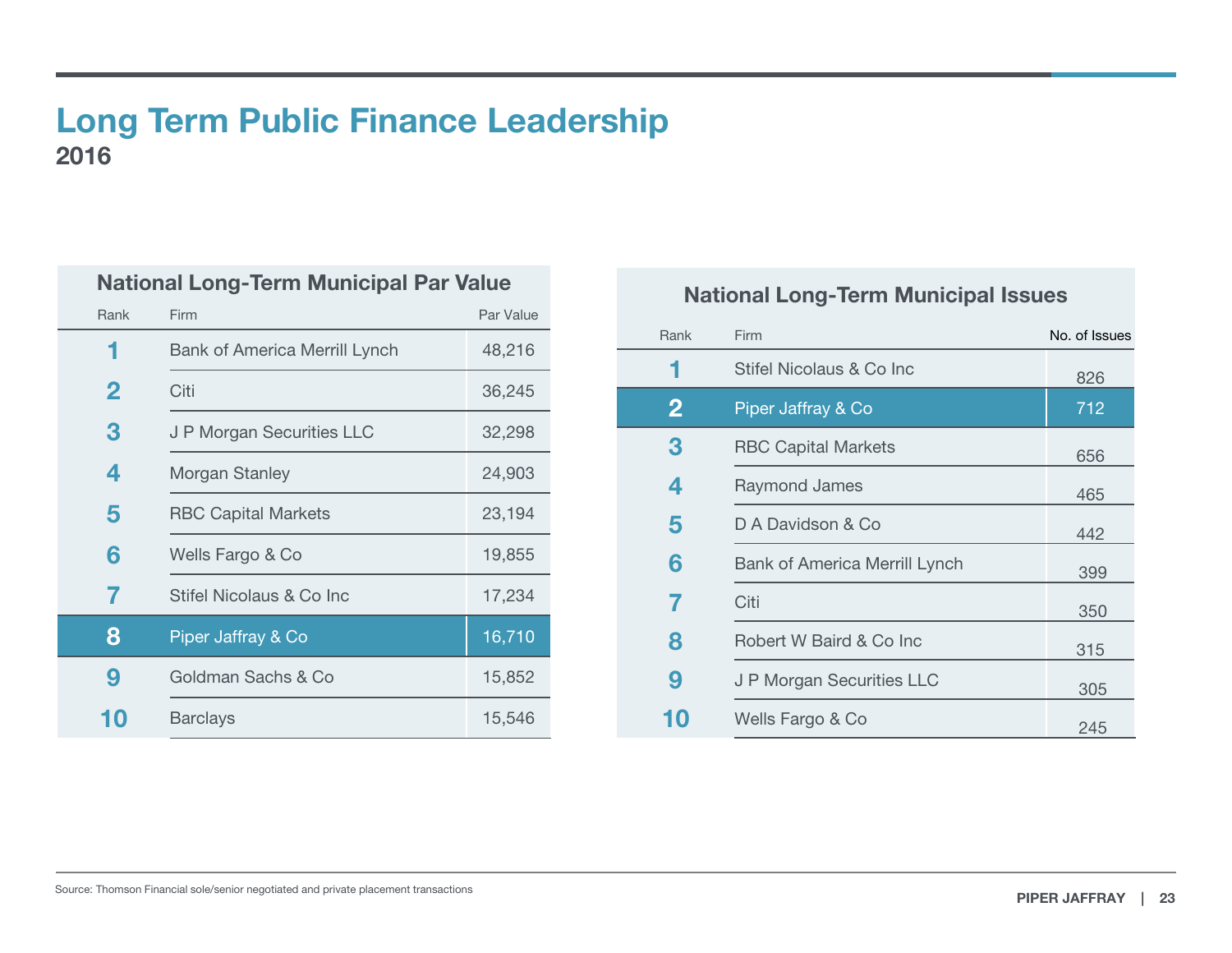### Diversified Fixed Income Trading Business

- Scaled, multiproduct middle market business primarily focused on investment grade products
- Unique expertise in municipal bond markets
- Broad distribution capabilities to support public finance
- Analytical services to complement trading
- Strong capital base to pursue investment opportunities

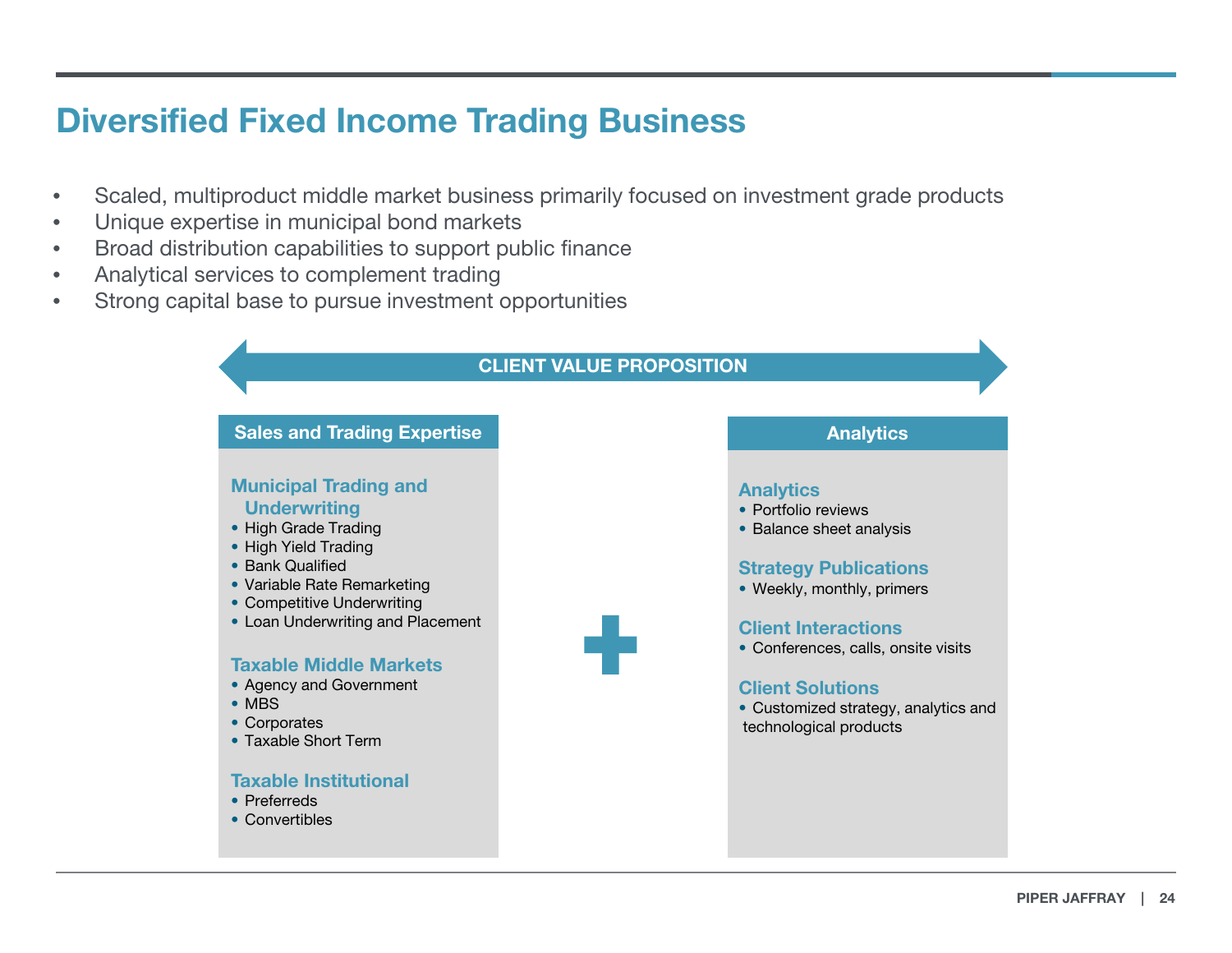### Fixed Income Capital Management

#### OVERALL GOALS

Reduce inventories, lower risk and improve ROC

- Increasing turnover and reducing aging to lower inventories
- Reducing VAR while maintaining revenue as we lower the risk profile of the business
- GKST acquisition represents a strategic step in achieving our overall goal
	- ‒ Evolving our value proposition from a capital provider to product expertise and analytical services
	- Expands our salesforce by 30% to increase inventory turnover
	- Expanded analytics product broadens our client base, improves client targeting and expands our client relationships



29 39 47 63 62 69 87 0 10 20 30 40 50 60 70 80 90 100 2010 2011 2012 2013 2014 2015 2016 Average MM Sales Reps

Fixed Income Brokerage Revenue and VAR (In \$MM)1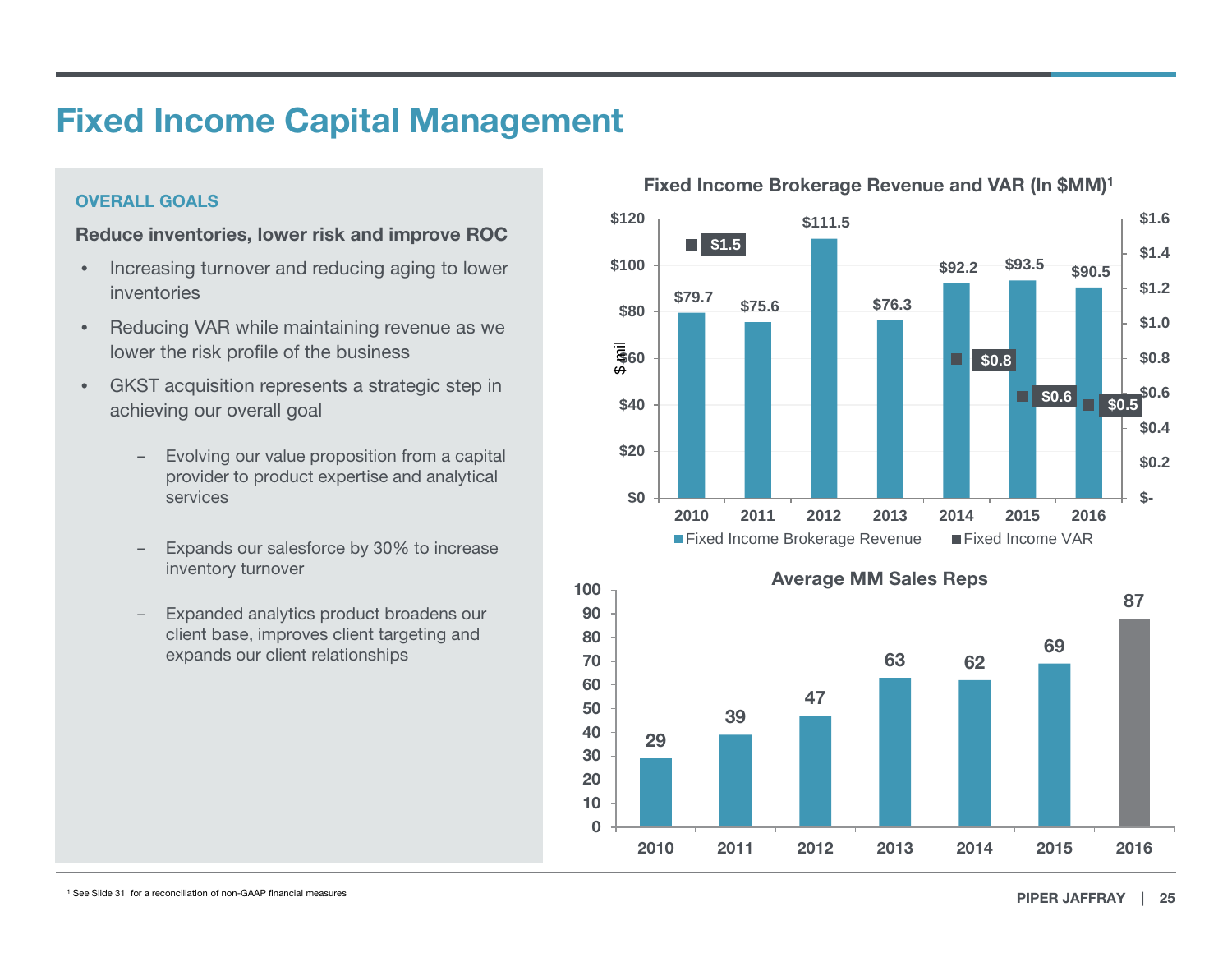# PiperJaffray

February 2017



# Section IV Asset Management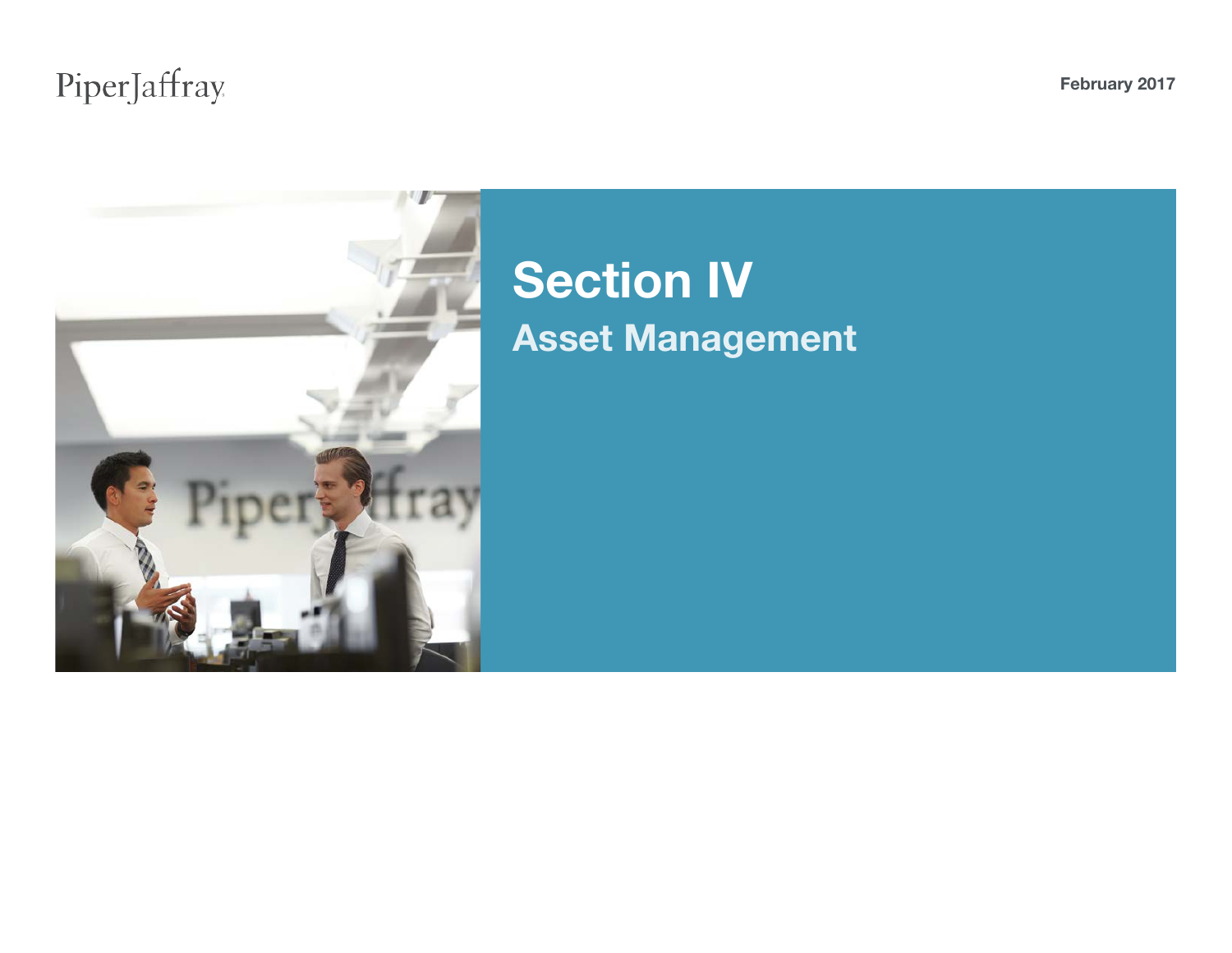### Asset Management Business

- High quality, institutional-centric Asset Manager
- \$8.7 billion in AUM
- Attractive mix of products
- Long-tenured portfolio managers
- Distribution through multiple channels
- Meaningful contributor to financial results
- Stable source of earnings

### Annualized Gross Returns as of Dec 31, 2016



| <b>Product</b>                       | Qtr.   | 1 year | 3 year | 5 year |
|--------------------------------------|--------|--------|--------|--------|
| <b>MLP Equity</b>                    | 3.2    | 22.6   | $-2.5$ | 4.8    |
| Alerian MLP Index                    | 2.0    | 18.3   | $-5.8$ | 2.3    |
| <b>MLP Balanced</b>                  | 3.8    | 36.0   | 0.1    | 5.4    |
| Alerian MLP Index                    | 2.0    | 18.3   | $-5.8$ | 2.3    |
| <b>Small/Mid Cap Value</b>           | 9.2    | 17.9   | 2.0    | $10.5$ |
| Russell 2500 Value Index             | 9.3    | 25.2   | 8.2    | 15.0   |
| <b>Small Cap Value</b>               | 10.2   | 21.4   | 7.1    | 13.0   |
| Russell 2000 Value Index             | 14.1   | 31.7   | 8.3    | 15.1   |
| Japan Value (USD)                    | 0.6    | 6.9    | 8.1    | 11.6   |
| <b>TOPIX Index</b>                   | $-0.2$ | 3.5    | 3.8    | 8.8    |
| <b>International Small Cap Value</b> | 0.5    | 6.5    | 1.7    | 10.3   |
| MSCI EAFE Small Cap Value Index      | $-0.3$ | 5.9    | 1.8    | 11.0   |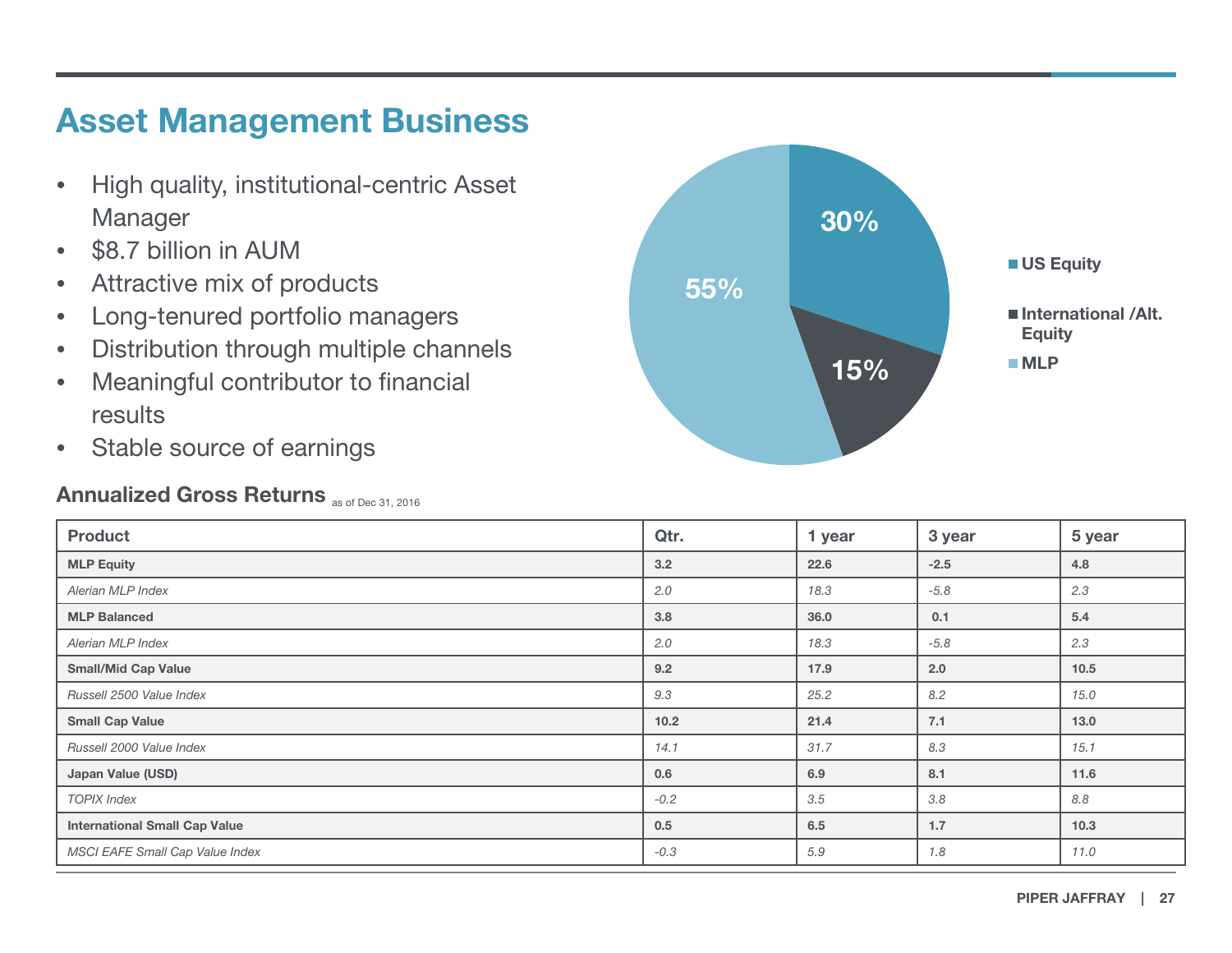## Asset Management Growth Model

### Positioned for Growth

- Competitive Product Mix
- First Class Infrastructure
- Capacity to Integrate Additional Strategies



### Model Attributes

- Enables portfolio managers to focus on their investment strategies to drive better performance
- Facilitates on-boarding and marketing of new strategies
- Creates operating leverage from core infrastructure as a shared service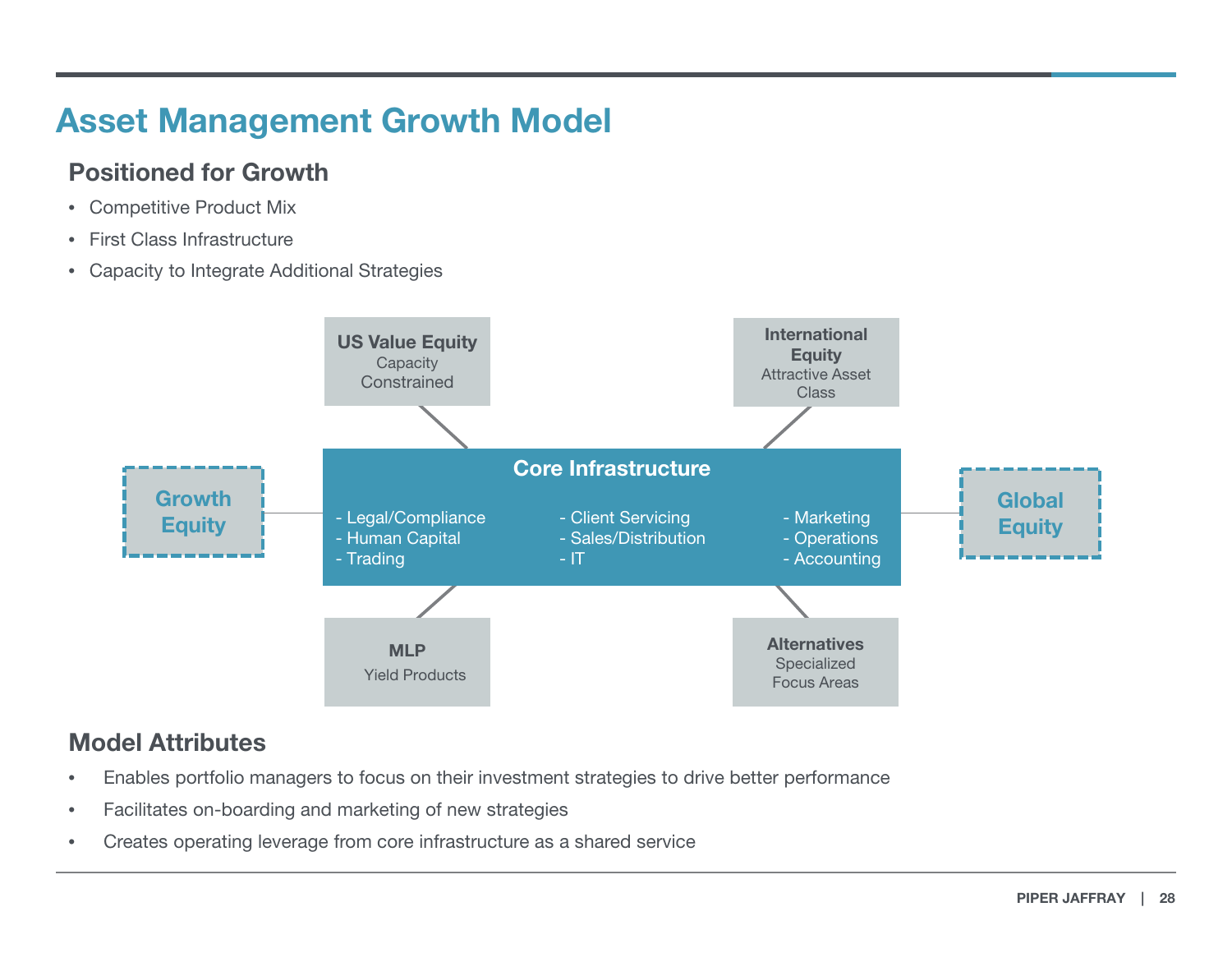# PiperJaffray



# Section v Financial Information **Reconciliation**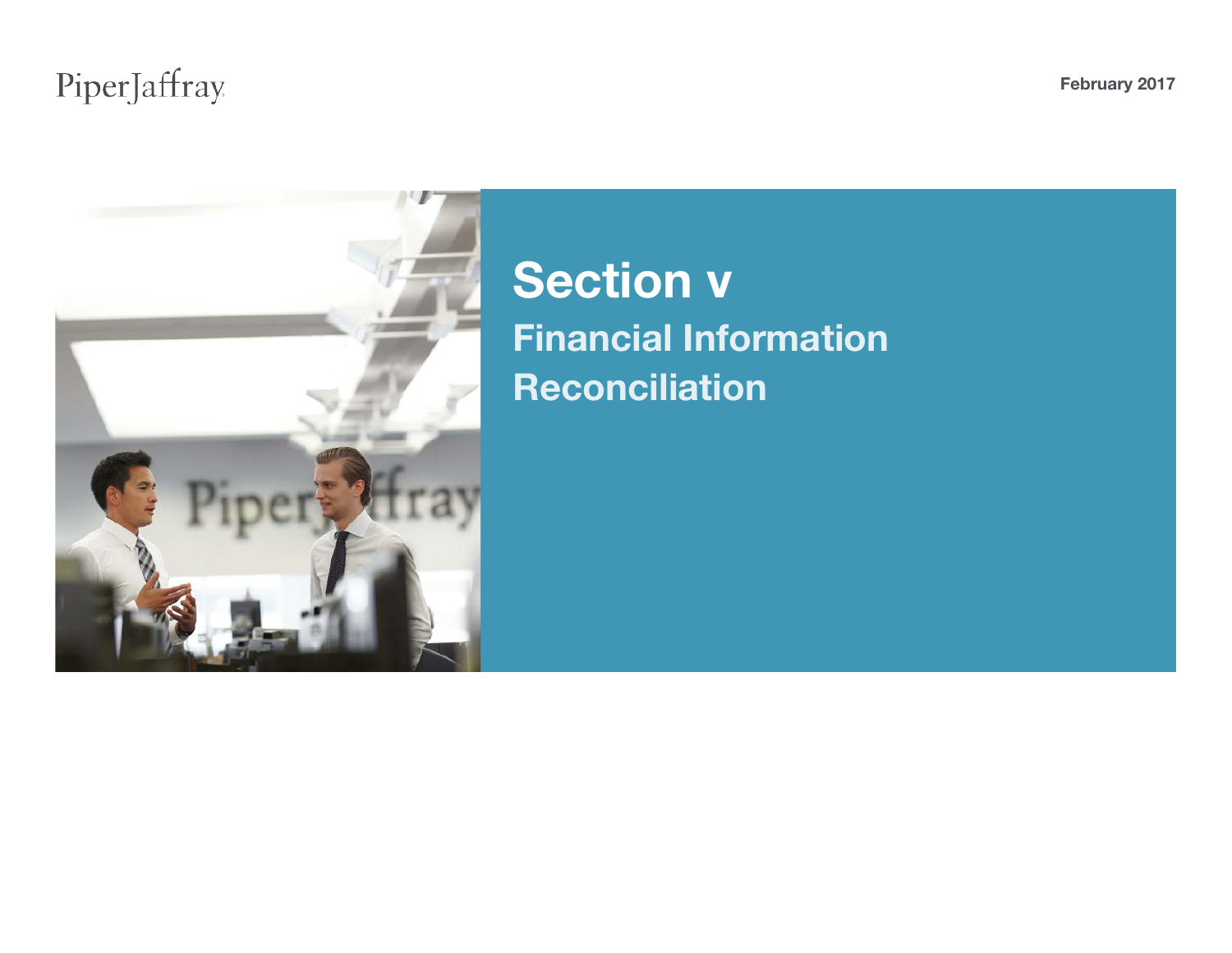## ROE RECONCILIATION FOR NON-GAAP MEASURES

The following table sets forth a reconciliation of net income from operations and return on shareholders' equity excluding the impact of the noted item in the relevant year.

|                                                                                                                 | For the year ended December 31, |     |         |  |           |     |         |     |         |     |         |  |           |     |         |
|-----------------------------------------------------------------------------------------------------------------|---------------------------------|-----|---------|--|-----------|-----|---------|-----|---------|-----|---------|--|-----------|-----|---------|
|                                                                                                                 | 2016                            |     | 2015    |  | 2014      |     | 2013    |     | 2012    |     | 2011    |  | 2010      |     | 2009    |
| Average common shareholders' equity                                                                             | 785,899                         | SS. | 808,551 |  | \$783,425 | SS. | 728,187 | SS. | 721,131 | S.  | 834,594 |  | \$813,449 |     | 771.051 |
| Deduct: goodwill attributable to PJC Inc. acquisition by USB                                                    |                                 |     |         |  |           |     |         |     |         |     | 105,522 |  | 105,522   |     | 105,522 |
| Adjusted average common shareholders' equity, excluding the<br>impact of the noted item in the relevant periods | 785,899                         |     | 808.551 |  | \$783.425 | S.  | 728.187 | SS. | 721.131 | \$. | 729.072 |  | 707,927   | SS. | 665,529 |
| Return on average common shareholders' equity                                                                   | $-2.8%$                         |     | 6.4%    |  | 8.1%      |     | 6.2%    |     | 5.7%    |     | 2.3%    |  | 3.4%      |     | 4.6%    |
| Adjusted return on average common shareholders' equity (1)                                                      | $9.2\%$                         |     | 8.1%    |  | $9.2\%$   |     | 8.2%    |     | 7.5%    |     | 4.5%    |  | 4.7%      |     | 5.5%    |

|                                                                     | For the year ended December 31, |           |      |        |      |        |      |        |      |        |      |                        |      |        |  |        |
|---------------------------------------------------------------------|---------------------------------|-----------|------|--------|------|--------|------|--------|------|--------|------|------------------------|------|--------|--|--------|
|                                                                     | 2016                            |           | 2015 |        | 2014 |        | 2013 |        | 2012 |        | 2011 |                        | 2010 |        |  | 2009   |
| Net Income/(loss) applicable to Piper Jaffray Companies             |                                 | (21.952)  |      | 52.075 |      | 63.172 |      | 45.090 |      | 41.268 |      | \$(102.020)            |      | 24.362 |  | 30.369 |
| Add: Impairment of goodwill attributable to PJC Inc. acquisition by |                                 |           |      |        |      |        |      |        |      |        |      |                        |      |        |  |        |
| USB, net of income tax                                              |                                 |           |      |        |      |        |      |        |      |        |      | 118.448 <sup>(2)</sup> |      |        |  |        |
| Net income applicable to Piper Jaffray Companies, excluding the     |                                 |           |      |        |      |        |      |        |      |        |      |                        |      |        |  |        |
| impact of the noted item in the relevant periods                    |                                 | (21, 952) |      | 52.075 |      | 63.172 |      | 45.090 |      | 41.268 |      | 16.428                 |      | 24.362 |  | 30.369 |

<sup>(1)</sup> Adjusted return on average common shareholders' equity is computed by dividing adjusted net income from continuing operations for the last 12 months by average monthly common shareholders' equity. For a detailed explanation of the components of adjusted net income from continuing operations, see the "Financial Trend Reconciliation for Non-GAAP Measures." Management believes that the adjusted return on average common shareholders' equity provides a meaningful measure of our return on the core operating results of the business.

 $\textdegree$  For the year ended December 31, 2011, Piper Jaffray Companies recorded a \$118.4 million after-tax charge for goodwill impairment. Management believes that excluding the impact of this item increases the comparability of period-to-period results and allows a more meaningful representation of results.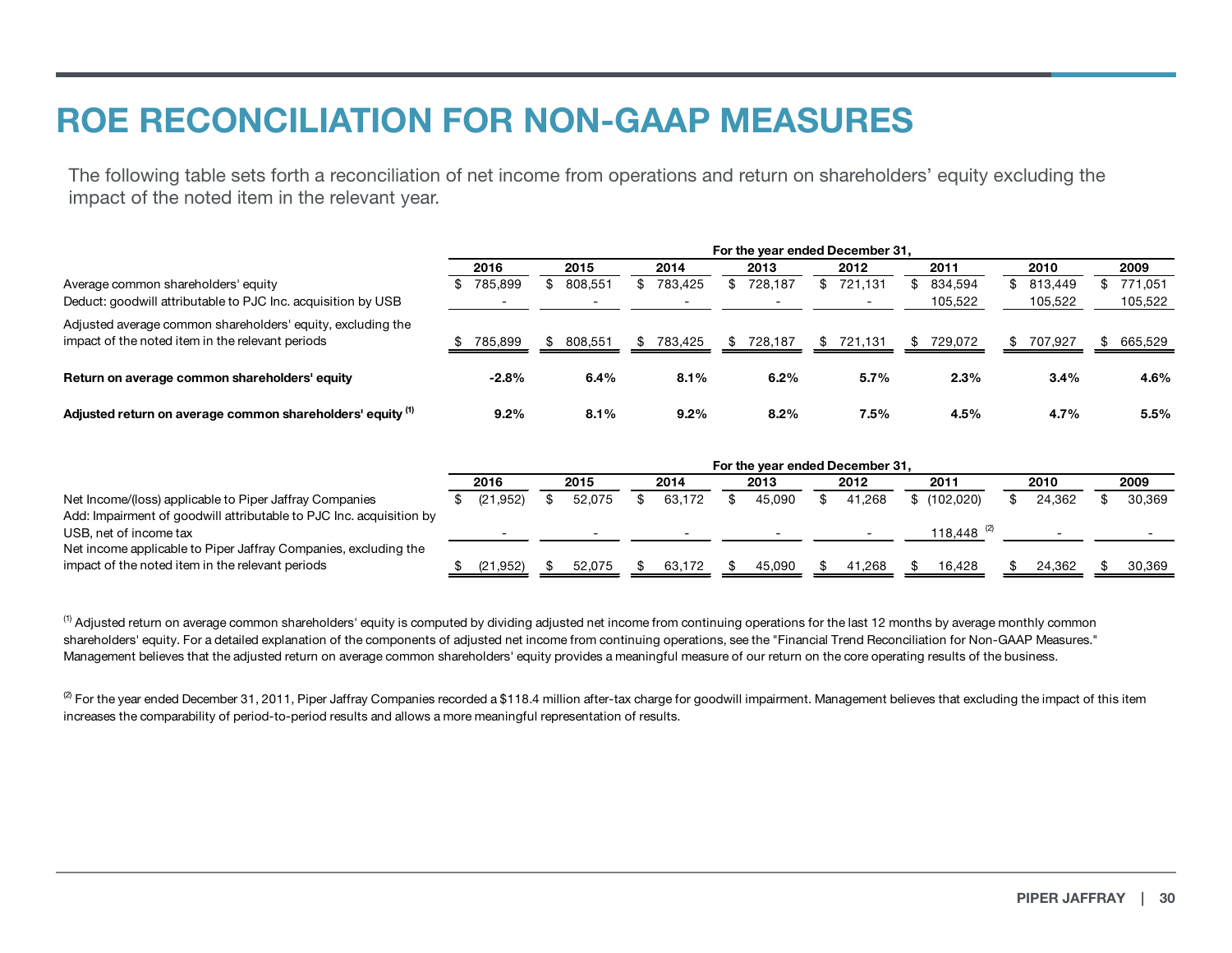## FINANCIAL TREND RECONCILIATION FOR NON-GAAP MEASURES

|                                                                                | For the year ended December 31, |                          |                          |                          |                          |                          |                          |              |  |  |  |
|--------------------------------------------------------------------------------|---------------------------------|--------------------------|--------------------------|--------------------------|--------------------------|--------------------------|--------------------------|--------------|--|--|--|
| (Amounts in thousands, except per share data)                                  | 2016                            | 2015                     | 2014                     | 2013                     | 2012                     | 2011                     | 2010                     | 2009         |  |  |  |
| Net revenues:                                                                  |                                 |                          |                          |                          |                          |                          |                          |              |  |  |  |
| Net revenues - U.S. GAAP basis                                                 | \$747,349                       | \$672,918                | \$648,138                | \$525,195                | \$488,952                | \$432,083                | \$479,934                | \$440,916    |  |  |  |
| Adjustments:                                                                   |                                 |                          |                          |                          |                          |                          |                          |              |  |  |  |
| Revenue related to noncontrolling interests                                    | (11,070)                        | (9, 810)                 | (15,699)                 | (8, 794)                 | (4, 174)                 | (1,785)                  | 433                      | 174          |  |  |  |
| Adjusted net revenues                                                          | \$736,279                       | \$663,108                | \$632,439                | \$516,401                | \$484,778                | \$430,298                | \$480,367                | \$441,090    |  |  |  |
| <b>Compensation and benefits:</b>                                              |                                 |                          |                          |                          |                          |                          |                          |              |  |  |  |
| Compensation and benefits - U.S. GAAP basis                                    | \$510,612                       | \$421,733                | \$394,510                | \$322,464                | \$296,882                | \$265,015                | \$280,047                | \$257,842    |  |  |  |
| Adjustments:                                                                   |                                 |                          |                          |                          |                          |                          |                          |              |  |  |  |
| Compensation from acquisition-related agreements                               | (36, 241)                       | (4,233)                  | (5, 229)                 | (2,904)                  | (1, 284)                 | (1,284)                  | (1,071)                  |              |  |  |  |
| Adjusted compensation and benefits                                             | \$474,371                       | \$417,500                | \$389,281                | \$ 319,560               | \$295,598                | \$263,731                | \$278,976                | \$257,842    |  |  |  |
| Non-compensation expenses:                                                     |                                 |                          |                          |                          |                          |                          |                          |              |  |  |  |
| Non-compensation expenses - U.S. GAAP basis                                    | \$267,611                       | \$164,762                | \$143,317                | \$127,118                | \$123,059                | \$247,257                | \$146,070                | \$122,985    |  |  |  |
| Adjustments:                                                                   |                                 |                          |                          |                          |                          |                          |                          |              |  |  |  |
| Non-compensation expenses related to noncontrolling interests                  | (2,864)                         | (3,403)                  | (4,546)                  | (3,400)                  | (1,708)                  | (322)                    |                          |              |  |  |  |
| Restructuring and integration costs                                            | (10, 206)                       | (10, 652)                |                          | (4,689)                  | (3,642)                  | $\overline{\phantom{0}}$ | (10, 699)                | (3,541)      |  |  |  |
| Goodwill impairment                                                            | (82,900)                        |                          |                          | ÷                        | $\overline{\phantom{0}}$ | (120, 298)               |                          |              |  |  |  |
| Amortization of intangible assets related to acquisitions                      | (21, 214)                       | (7,662)                  | (9,272)                  | (7,993)                  | (6,944)                  | (7, 256)                 | (6, 474)                 | (1, 329)     |  |  |  |
| Adjusted non-compensation expenses                                             | \$150,427                       | \$143,045                | \$129,499                | \$111,036                | \$110,765                | \$119,381                | \$128,897                | \$118,115    |  |  |  |
| Income/(loss) from continuing operations before income tax expense/(benefit):  |                                 |                          |                          |                          |                          |                          |                          |              |  |  |  |
| Income/(loss) from continuing operations before income tax expense/(benefit) – |                                 |                          |                          |                          |                          |                          |                          |              |  |  |  |
| U.S. GAAP basis                                                                | \$ (30, 874)                    | 86,423<br>\$             | \$110,311                | \$<br>75,613             | 69,011<br>\$             | \$ (80, 189)             | \$<br>53,817             | \$<br>60,089 |  |  |  |
| Adjustments:                                                                   |                                 |                          |                          |                          |                          |                          |                          |              |  |  |  |
| Revenue related to noncontrolling interests                                    | (11,070)                        | (9, 810)                 | (15,699)                 | (8, 794)                 | (4, 174)                 | (1,785)                  | 433                      | 174          |  |  |  |
| Expenses related to noncontrolling interests                                   | 2,864                           | 3,403                    | 4,546                    | 3,400                    | 1,708                    | 322                      | $\overline{\phantom{0}}$ |              |  |  |  |
| Compensation from acquisition-related agreements                               | 36,241                          | 4,233                    | 5,229                    | 2,904                    | 1,284                    | 1,284                    | 1,071                    |              |  |  |  |
| Restructuring and integration costs                                            | 10,206                          | 10,652                   | $\overline{\phantom{0}}$ | 4,689                    | 3,642                    | $\overline{\phantom{0}}$ | 10,699                   | 3,541        |  |  |  |
| Goodwill impairment                                                            | 82,900                          | $\overline{\phantom{0}}$ |                          | $\overline{\phantom{0}}$ | $\overline{\phantom{0}}$ | 120,298                  |                          |              |  |  |  |
| Amortization of intangible assets related to acquisitions                      | 21,214                          | 7,662                    | 9.272                    | 7.993                    | 6,944                    | 7,256                    | 6,474                    | 1,329        |  |  |  |
| Adjusted income from continuing operations before adjusted income tax expense  | \$111,481                       | \$102,563                | \$113,659                | \$<br>85,805             | \$<br>78,415             | \$<br>47,186             | \$<br>72,494             | \$<br>65,133 |  |  |  |
| Income tax expense/(benefit):                                                  |                                 |                          |                          |                          |                          |                          |                          |              |  |  |  |
| Income tax expense/(benefit) – U.S. GAAP basis                                 | \$(17,128)                      | \$27,941                 | 35,986<br>\$             | \$<br>20,390             | \$<br>19,470             | 9,120<br>\$              | \$<br>32,163             | \$ 26,706    |  |  |  |
| Tax effect of adjustments:                                                     |                                 |                          |                          |                          |                          |                          |                          |              |  |  |  |
| Compensation from acquisition-related agreements                               | 12,541                          | 1,647                    | 2,034                    | 1,130                    | 500                      | 500                      | 417                      |              |  |  |  |
| Restructuring and integration costs                                            | 3,192                           | 4,144                    |                          | 1,824                    | 1,417                    | $\overline{\phantom{0}}$ | 4,162                    | 1,377        |  |  |  |
| Goodwill impairment                                                            | 31,999                          |                          |                          | -                        | $\overline{\phantom{0}}$ | 1,850                    |                          |              |  |  |  |
| Amortization of intangible assets related to acquisitions                      | 8.235                           | 2,981                    | 3,525                    | 2.914                    | 2,700                    | 2,824                    | 2,518                    | 517          |  |  |  |
| Adjusted income tax expense                                                    | \$<br>38,839                    | \$36,713                 | \$41,545                 | \$<br>26,258             | \$<br>24,087             | \$14,294                 | \$39,260                 | \$28,600     |  |  |  |